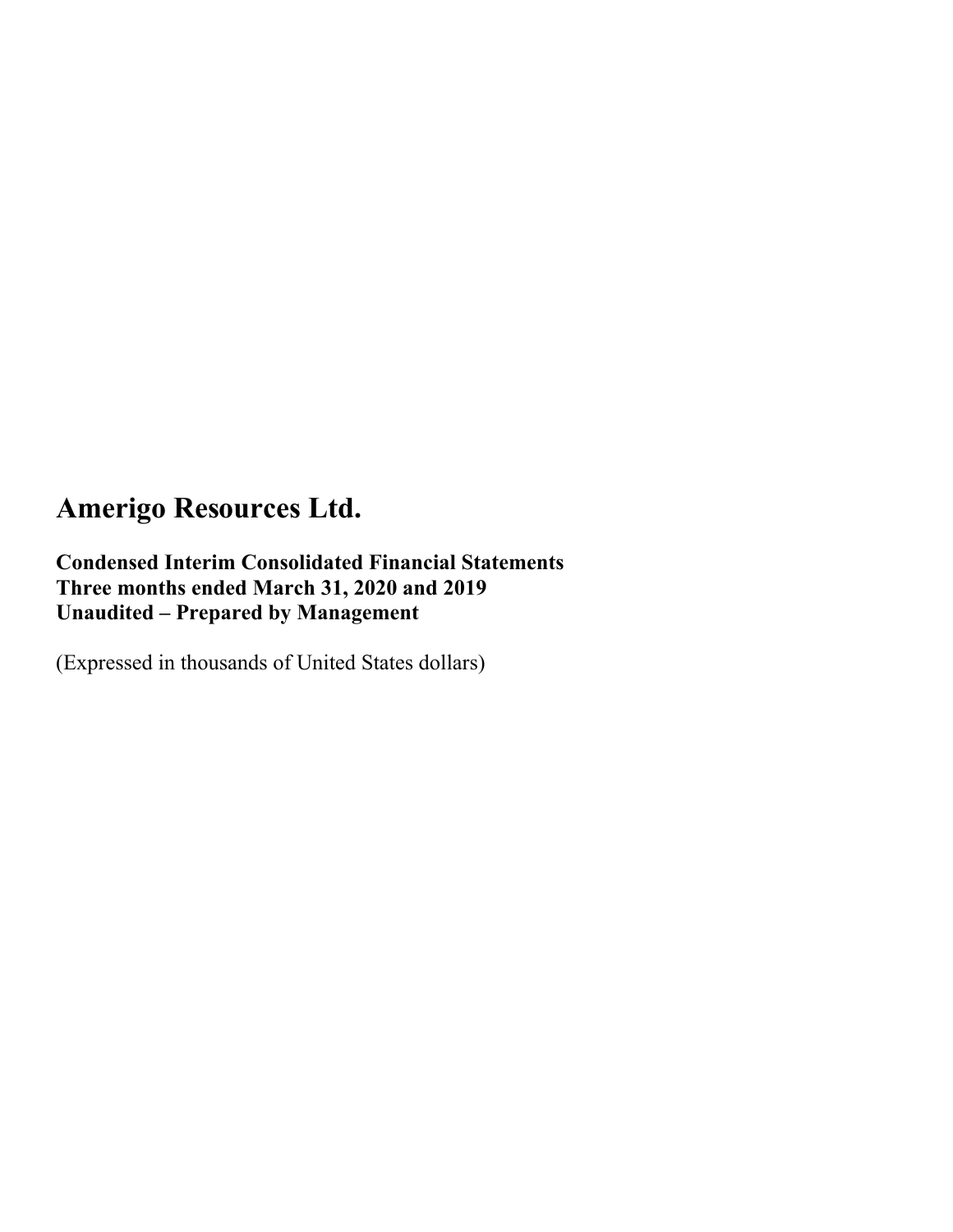### **Amerigo Resources Ltd. Condensed Interim Consolidated Statements of Financial Position - Unaudited**

(expressed in thousands of U.S. dollars)

|                                                       |              | March 31,<br>2020 | December 31,<br>2019 |
|-------------------------------------------------------|--------------|-------------------|----------------------|
|                                                       | <b>Notes</b> | \$                | \$                   |
| Assets                                                |              |                   |                      |
| <b>Current assets</b>                                 |              |                   |                      |
| Cash and cash equivalents                             | 14           | 572               | 7,164                |
| Trade and settlement receivables                      |              | 447               | 7,741                |
| Taxes receivable                                      |              | 1,605             | 1,491                |
| Prepaid expenses                                      |              | 640               | 969                  |
| Inventories                                           | 5            | 10,269            | 10,317               |
|                                                       |              | 13,533            | 27,682               |
| <b>Non-current assets</b>                             |              |                   |                      |
| Property, plant and equipment                         | 6            | 194,492           | 198,582              |
| Intangible assets                                     |              | 3,966             | 4,022                |
| Investments                                           |              | 1,356             | 2,534                |
| Other non-current assets                              |              | 825               | 841                  |
| Deferred income tax asset                             |              | 4                 | 1                    |
| <b>Total assets</b>                                   |              | 214,176           | 233,662              |
| <b>Liabilities</b>                                    |              |                   |                      |
| <b>Current liabilities</b>                            |              |                   |                      |
| Trade and other payables                              |              | 17,953            | 19,837               |
| Current portion of borrowings                         | 7            | 9,399             | 10,108               |
| DET royalties                                         | 3            | 8,612             | 9,284                |
| Interest rate swap                                    | 7            | 2,390             | 665                  |
| Current portion of leases                             | 8            | 1,430             | 1,631                |
| Current portion of related party derivative liability | 9, 15        | 1,230             | 1,219                |
| Current income tax liabilities                        |              | 137               | 55                   |
|                                                       |              | 41,151            | 42,799               |
| <b>Non-current liabilities</b>                        |              |                   |                      |
| Borrowings                                            | $\tau$       | 41,176            | 45,789               |
| Deferred income tax liability                         |              | 21,278            | 25,060               |
| Related party derivative liability                    | 9, 15        | 7,125             | 10,962               |
| Leases                                                | 8            | 4,439             | 5,447                |
| Severance provisions                                  |              | 901               | 973                  |
| <b>Total liabilities</b>                              |              | 116,070           | 131,030              |
| <b>Equity</b>                                         | 10           |                   |                      |
| Share capital                                         |              | 80,461            | 80,300               |
| Other reserves                                        |              | 10,144            | 10,179               |
| Accumulated other comprehensive loss                  |              | (1, 850)          | (1,227)              |
| Retained earnings                                     |              | 9,351             | 13,380               |
| Total equity                                          |              | 98,106            | 102,632              |
| Total equity and liabilities                          |              | 214,176           | 233,662              |
|                                                       |              |                   |                      |
| <b>Going Concern</b>                                  | 2            |                   |                      |
| <b>Commitments</b>                                    | 16           |                   |                      |

The accompanying notes are an integral part of these condensed interim consolidated financial statements.

**Approved by the Board of Directors**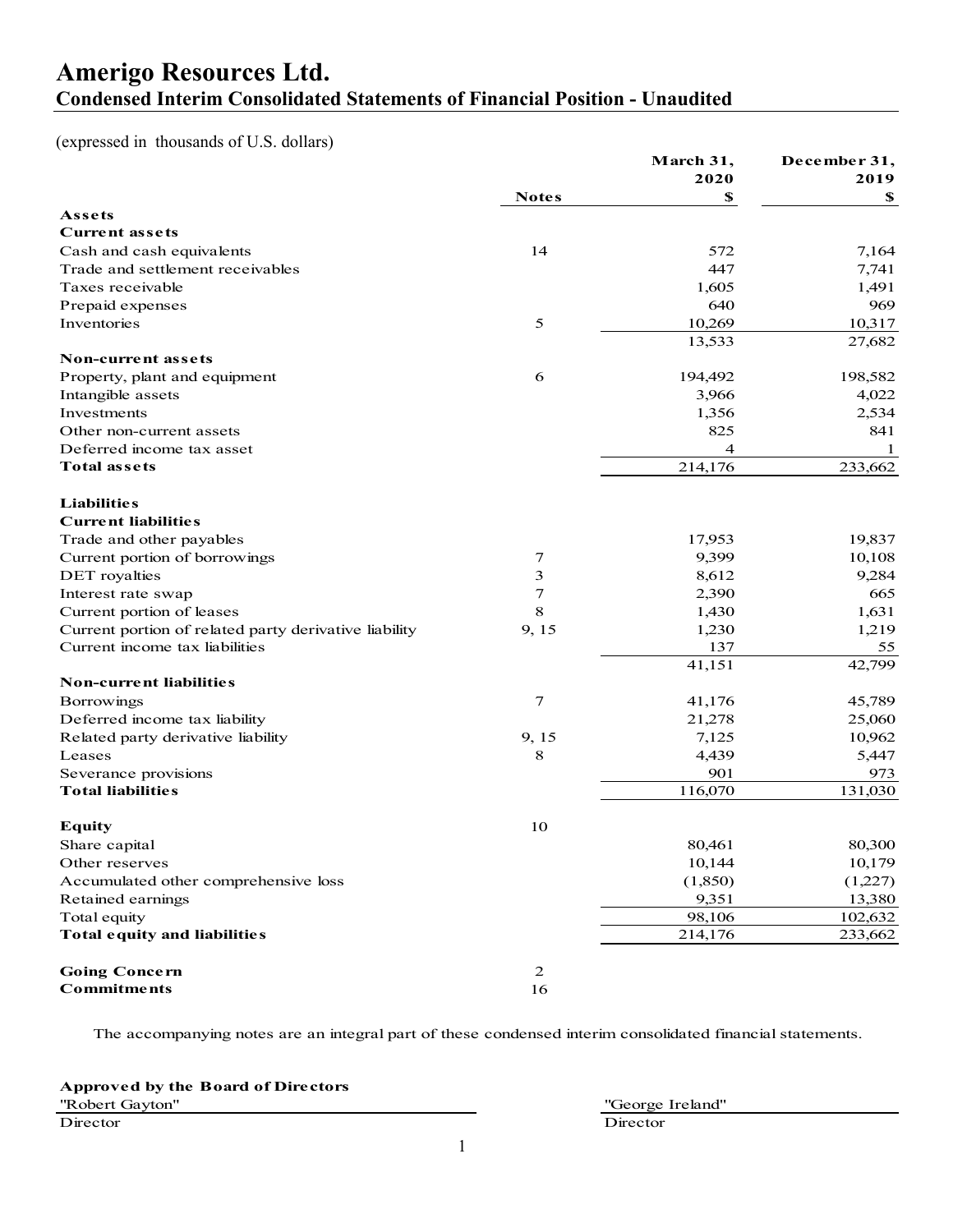### **Amerigo Resources Ltd. Condensed Interim Consolidated Statements of Loss and Comprehensive Loss - Unaudited**

(expressed in thousands of U.S. dollars)

|                                                               |              | Three months ended March 31, |             |  |
|---------------------------------------------------------------|--------------|------------------------------|-------------|--|
|                                                               | <b>Notes</b> | 2020                         | 2019        |  |
|                                                               |              | \$                           | S           |  |
| Revenue                                                       | 12           | 15,638                       | 27,736      |  |
| Tolling and production costs                                  | 13(a)        | (24, 569)                    | (25,764)    |  |
| Gross (loss) profit                                           |              | (8,931)                      | 1,972       |  |
| Other gains (expenses)                                        |              |                              |             |  |
| General and administration                                    | 13(b)        | (701)                        | (1, 123)    |  |
| Derivative to related parties including changes in fair value | 13(c)        | 3,742                        | 336         |  |
| Other gains (losses)                                          | 13(d)        | 995                          | (918)       |  |
|                                                               |              | 4,036                        | (1,705)     |  |
| <b>Operating (loss) profit</b>                                |              | (4,895)                      | 267         |  |
| Finance expense                                               | 13(e)        | (2, 833)                     | (1,797)     |  |
|                                                               |              | (2, 833)                     | (1,797)     |  |
| Loss before income tax                                        |              | (7, 728)                     | (1, 530)    |  |
| Income tax recovery                                           |              | 3,699                        | 131         |  |
| <b>Net loss</b>                                               |              | (4,029)                      | (1, 399)    |  |
| Other comprehensive (loss) income                             |              |                              |             |  |
| Items that may be reclassified subsequently to net loss:      |              |                              |             |  |
| Unrealized (losses) gains on investments, net of tax          |              | (1,103)                      | 305         |  |
| Realized loss on investments, net of tax                      |              | (1)                          |             |  |
| Cumulative translation adjustment                             |              | 448                          | (123)       |  |
| Actuarial gains on severance provision                        |              | 33                           | 26          |  |
| Other comprehensive (loss) income                             |              | (623)                        | 208         |  |
| <b>Comprehensive loss</b>                                     |              | (4,652)                      | (1,191)     |  |
| Weighted average number of shares outstanding, basic          |              | 180,729,791                  | 177,289,629 |  |
| Weighted average number of shares outstanding, diluted        |              | 180,729,791                  | 177,289,629 |  |
| Loss per share                                                |              |                              |             |  |
| <b>Basic</b>                                                  |              | (0.02)                       | (0.01)      |  |
| Diluted                                                       |              | (0.02)                       | (0.01)      |  |

The accompanying notes are an integral part of these condensed interim consolidated financial statements.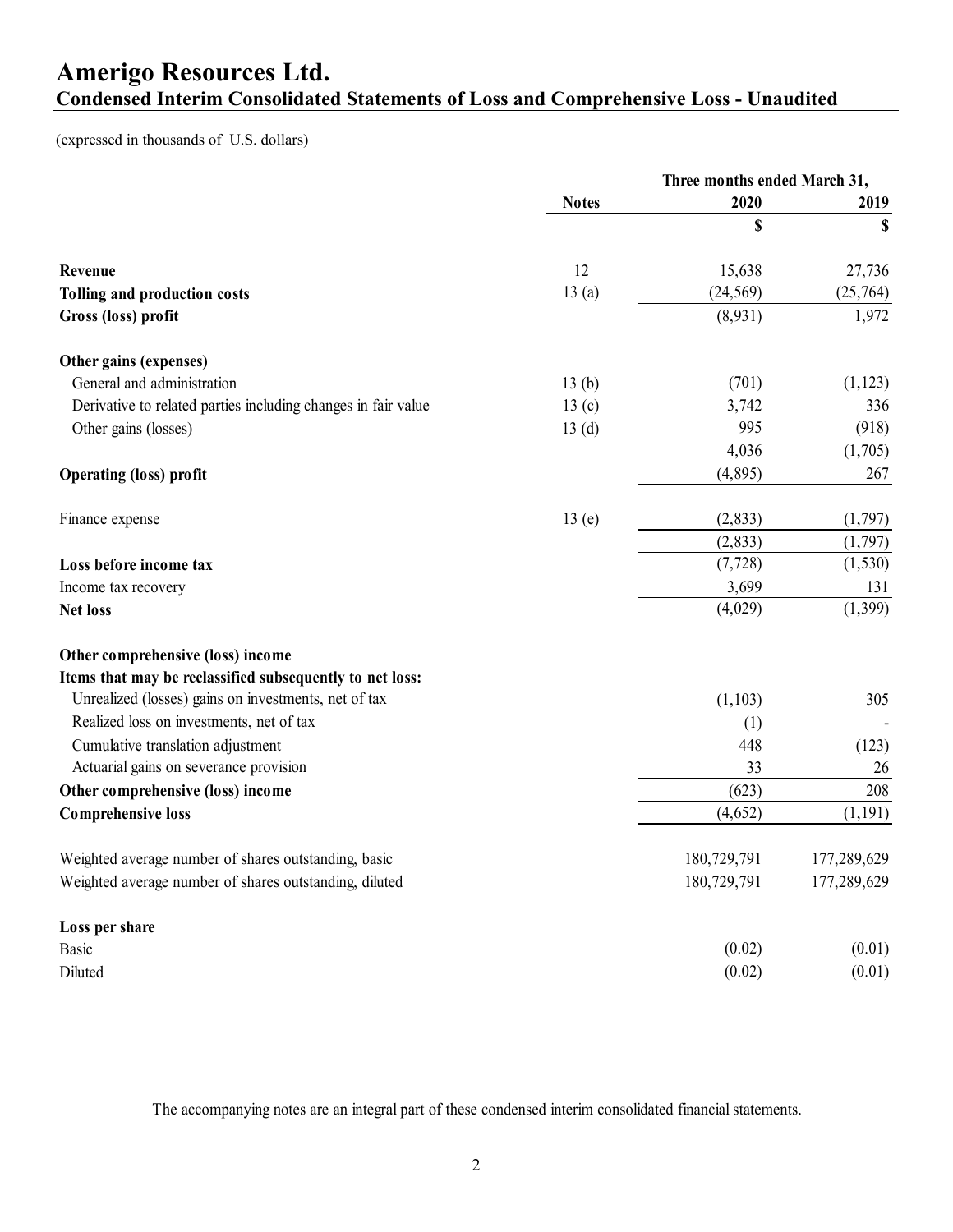### **Amerigo Resources Ltd. Condensed Interim Consolidated Statements of Cash Flows - Unaudited**

(expressed in thousands of U.S. dollars)

|                                                 | Three months ended March 31, |         |
|-------------------------------------------------|------------------------------|---------|
|                                                 | 2020                         | 2019    |
|                                                 | \$                           | \$      |
| Cash flows from operating activities            |                              |         |
| Net loss                                        | (4,029)                      | (1,399) |
| Adjustment for items not affecting cash:        |                              |         |
| Depreciation and amortization                   | 4,736                        | 4,364   |
| Inventory NRV impairment charges (Note 5)       | 2,303                        |         |
| Finance expense                                 | 1,088                        | 1,265   |
| Share-based payments                            | 10                           | 491     |
| Changes in fair value of derivative             | (3,945)                      | 708     |
| Other                                           | (17)                         | 85      |
| Deferred income tax recovery                    | (3,785)                      | (144)   |
| Unrealized foreign exchange gain                | (493)                        | (200)   |
|                                                 | (4, 132)                     | 5,170   |
| Changes in non-cash working capital             |                              |         |
| Trade, other receivables and taxes receivable   | 7,491                        | (45)    |
| Inventories                                     | (2,312)                      | (4,690) |
| Trade and other payables                        | (1,754)                      | 880     |
| DET royalties                                   | (671)                        | (2,763) |
| Net cash used in operating activities           | (1,378)                      | (1,448) |
| Cash flows used in investing activities         |                              |         |
| Purchase of plant and equipment                 | (468)                        | (3,233) |
| Proceeds from the sale of investments           | 75                           |         |
| Net cash used in investing activities           | (393)                        | (3,233) |
| Cash flows used in from financing activities    |                              |         |
| Repayment of borrowings                         | (4,686)                      |         |
| Lease repayments                                | (209)                        | (363)   |
| Issuance of shares                              | 116                          | 131     |
| Net cash used in financing activities           | (4,779)                      | (232)   |
|                                                 |                              |         |
| Net decrease in cash and cash equivalents       | (6,550)                      | (4,913) |
| Effect of exchange rate changes on cash         | (42)                         | 172     |
| Cash and cash equivalents - Beginning of period | 7,164                        | 21,338  |
| Cash and cash equivalents - End of period       | 572                          | 16,597  |

**Supplementary cash flow information (Note 14)**

The accompanying notes are an integral part of these condensed interim consolidated financial statements.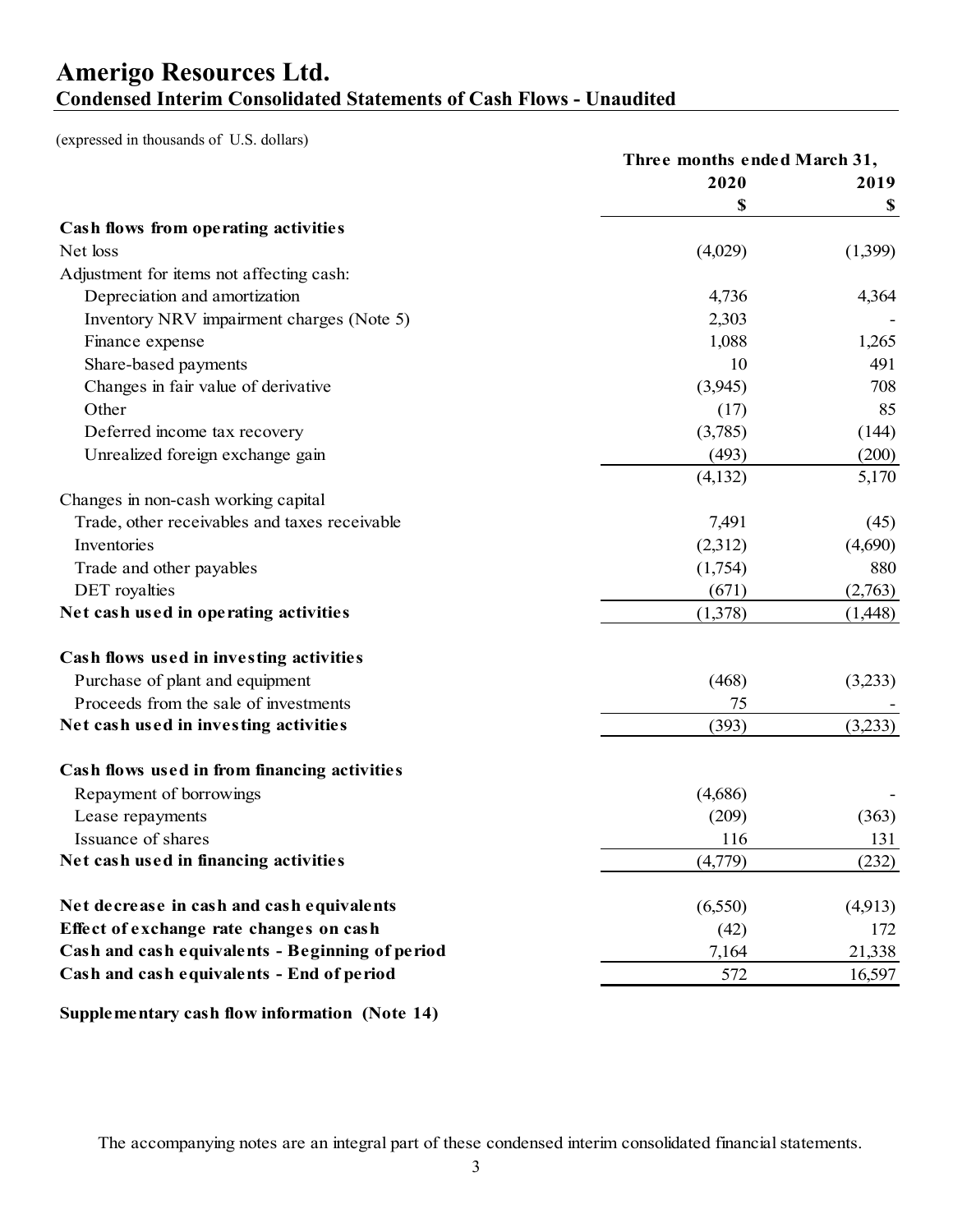### **Amerigo Resources Ltd. Condensed Interim Consolidated Statements of Changes in Equity - Unaudited**

(expressed in thousands of U.S. dollars)

|                                         | Share capital       |               |                   |                                                      |                      |                     |
|-----------------------------------------|---------------------|---------------|-------------------|------------------------------------------------------|----------------------|---------------------|
|                                         | Number of<br>shares | <b>Amount</b> | Other<br>reserves | <b>Accumulated</b><br>other<br>comprehensive<br>loss | Retained<br>earnings | <b>Total equity</b> |
|                                         |                     | \$            | \$                | \$                                                   | \$                   | \$                  |
| Balance - January 1, 2019               | 177,280,740         | 79,296        | 9,202             | (2,081)                                              | 22,793               | 109,210             |
| Share-based payments                    |                     |               | 491               |                                                      |                      | 491                 |
| Exercise of share purchase options      | 400,000             | 186           | (55)              |                                                      |                      | 131                 |
| Cumulative translation adjustment       |                     |               |                   | (123)                                                |                      | (123)               |
| Unrealized gains on investments         |                     |               |                   | 305                                                  |                      | 305                 |
| Actuarial gains on severance provision  |                     |               |                   | 26                                                   |                      | 26                  |
| Net loss                                |                     |               |                   |                                                      | (1,399)              | (1, 399)            |
| Balance - March 31, 2019                | 177,680,740         | 79,482        | 9,638             | (1, 873)                                             | 21,394               | 108,641             |
| Share-based payments                    |                     | L,            | 964               |                                                      |                      | 964                 |
| Expenses settled with shares            | 82,770              | 62            |                   |                                                      |                      | 62                  |
| Exercise of share purchase options      | 2,405,841           | 756           | (423)             |                                                      |                      | 333                 |
| Cumulative translation adjustment       |                     |               |                   | (192)                                                |                      | (192)               |
| Unrealized gains on investments         |                     |               |                   | 888                                                  |                      | 888                 |
| Realized gains on investments           |                     |               |                   | 19                                                   |                      | 19                  |
| Actuarial losses on severance provision |                     |               |                   | (69)                                                 |                      | (69)                |
| Net loss                                |                     |               |                   |                                                      | (8,014)              | (8,014)             |
| Balance - December 31, 2019             | 180, 169, 351       | 80,300        | 10,179            | (1,227)                                              | 13,380               | 102,632             |
| Balance - January 1, 2020               | 180, 169, 351       | 80,300        | 10,179            | (1,227)                                              | 13,380               | 102,632             |
| Share-based payments                    |                     |               | 10                |                                                      |                      | 10                  |
| Exercise of share purchase options      | 600,000             | 161           | (45)              |                                                      |                      | 116                 |
| Cumulative translation adjustment       |                     |               |                   | 448                                                  |                      | 448                 |
| Unrealized losses on investments        |                     |               |                   | (1,103)                                              |                      | (1,103)             |
| Realized loss on investments            |                     |               |                   | (1)                                                  |                      | (1)                 |
| Actuarial gains on severance provision  |                     |               |                   | 33                                                   |                      | 33                  |
| Net loss                                |                     |               |                   |                                                      | (4,029)              | (4,029)             |
| Balance - March 31, 2020                | 180,769,351         | 80,461        | 10,144            | (1, 850)                                             | 9,351                | 98,106              |

The accompanying notes are an integral part of these condensed interim consolidated financial statements.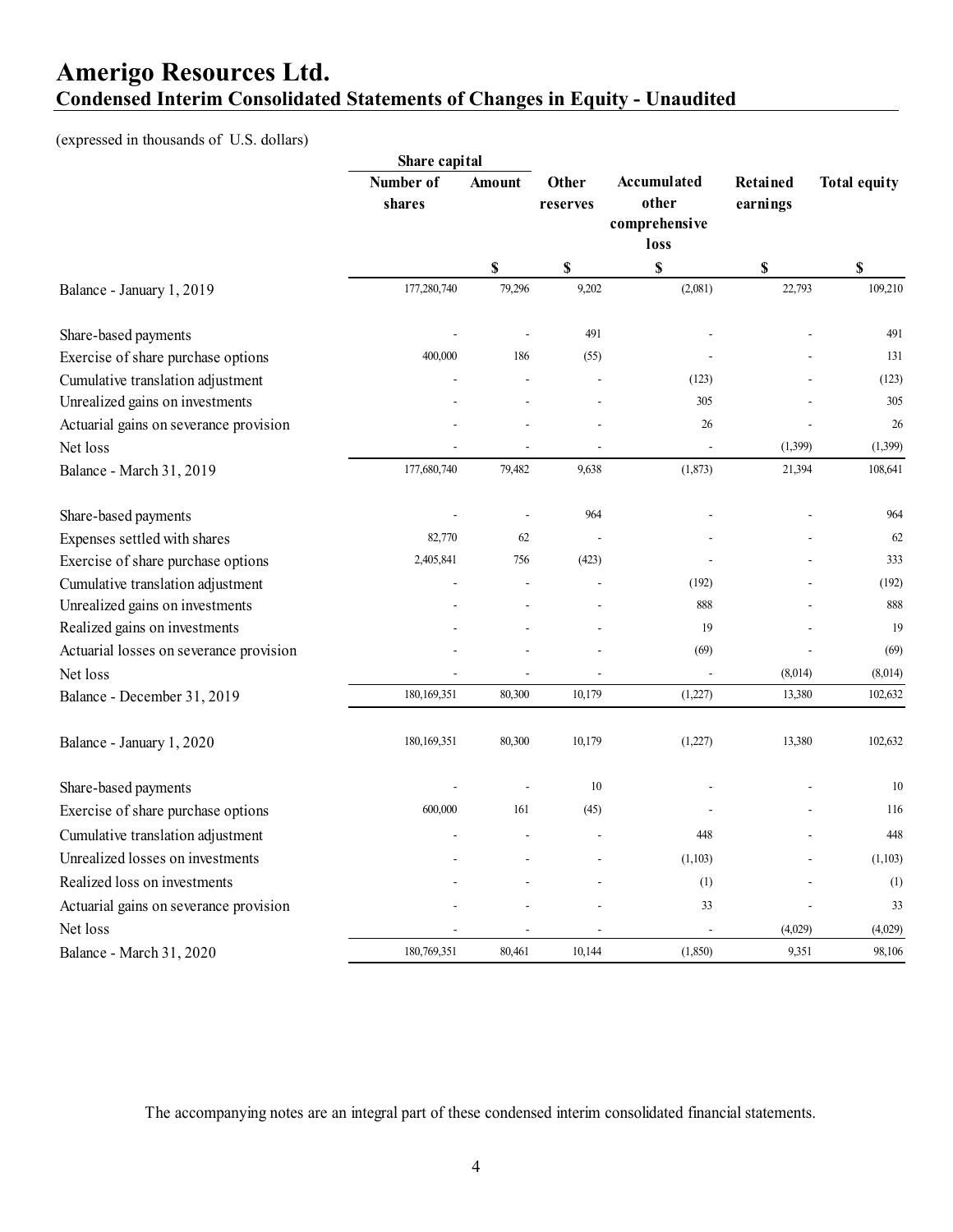Notes to the Condensed Interim Consolidated Financial Statements - Unaudited March 31, 2020

(tabular information expressed in thousands of U.S. dollars)

#### **1) REPORTING ENTITY AND BASIS OF PRESENTATION**

a) Reporting entity

Amerigo Resources Ltd. ("Amerigo") is a company domiciled in Canada. Its shares are listed for trading on the Toronto Stock Exchange and traded in the United States on the OTCQX.

Amerigo owns a 100% interest in Minera Valle Central S.A. ("MVC"), a producer of copper concentrates. MVC, located in Chile, has a long-term contract with the El Teniente Division ("DET") of Corporación Nacional del Cobre de Chile ("Codelco") to process fresh and historic tailings from El Teniente (Note 3). El Teniente, in production since 1905, is the world's largest underground copper mine.

These condensed interim consolidated financial statements ("interim financial statements") as at and for the three months ended March 31, 2020 include the accounts of Amerigo and its subsidiaries (collectively the "Company").

b) Statement of compliance

These interim financial statements have been prepared in accordance with International Financial Reporting Standards ("IFRS") as issued by the International Accounting Standards Board ("IASB") applicable to the preparation of interim financial statements, including IAS 34, Interim Financial Reporting.

These interim financial statements do not include all the information required for a complete set of IFRS statements and should be read in conjunction with Amerigo's audited consolidated financial statements as at and for the year ended December 31, 2019, which have been prepared in accordance with IFRS. However, selected notes are included to explain events and transactions that are significant to an understanding of the changes in Amerigo's financial position and performance since the last annual consolidated financial statements.

These interim financial statements were authorised for issuance by Amerigo's board of directors on May 4, 2020.

c) Significant accounting policies

These interim financial statements follow the same accounting policies and methods of application as Amerigo's most recent annual financial statements.

The interim financial statements should be read in conjunction with Amerigo's most recent annual financial statements.

#### **2) GOING CONCERN**

These interim financial statements have been prepared in accordance with IFRS applicable to a going concern.

In the quarter ended March 31, 2020 ("Q1-2020"), the Company incurred a net loss of \$4.0 million, which includes \$5.3 million in negative adjustments to the fair value of copper settlement receivables (Note  $12(a)$ ). The negative settlement adjustments were the result of the sharp decline in market copper prices during the quarter in response to the global COVID-19 pandemic (Note 4).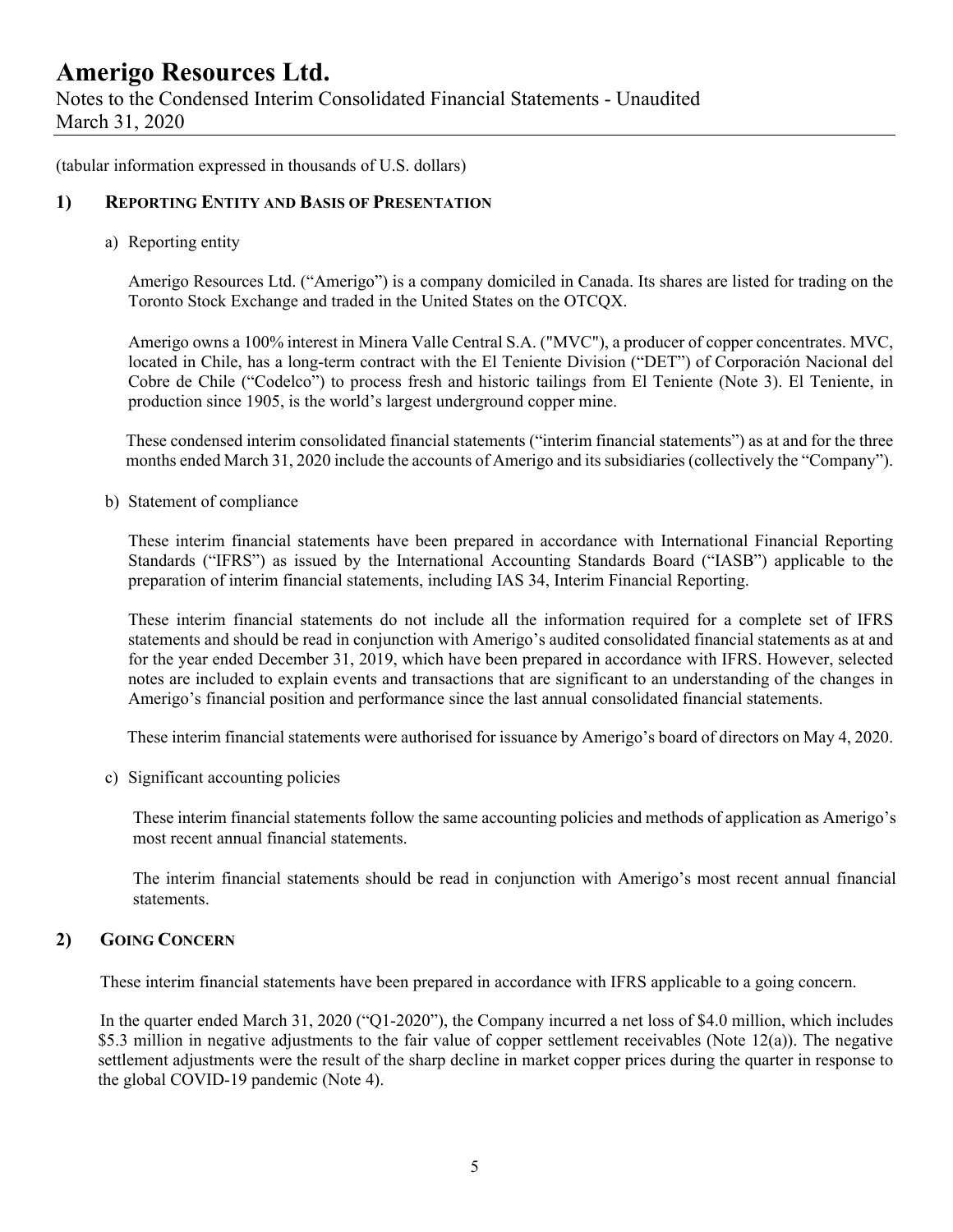(tabular information expressed in thousands of U.S. dollars)

The price the Company receives for the copper produced by MVC under the agreement with DET is based on the average London Metal Exchange ("LME") copper price for the third month following delivery of the copper concentrates ("M+3"). Accordingly, in a period of declining copper prices, the Company is impacted both from recording quarterly copper production at a low provisional copper price, and from adjusting down the three preceding months of production to adjust from a higher provisional price to a lower final settlement price. The adjustments can be material, as was the case in Q1-2020, impacting financial results, cash flow and working capital.

At March 31, 2020, the Company had a working capital deficiency of \$27.6 million, compared to a working capital deficiency of \$15.1 million on December 31, 2019. The Company's working capital position was severely affected by the sharp decline in copper prices during Q1-2020, which resulted in a reduction in cash receipts due to negative price settlement adjustments of \$3.0 million and a decrease in amounts receivable of \$2.3 million from mark-tomarket adjustments at March 31, 2020. Also, during Q1-2020, the Company made scheduled debt payments of \$4.7 million and \$1.6 million in interest payments, for a total of \$6.3 million in scheduled cash payments to MVC's lenders (Note 7).

The price of copper remains at levels where it is insufficient to cover the Company's production costs, royalty obligations to DET (Note 4), financial commitments and ongoing working capital requirements. These adverse conditions give rise to material uncertainties that may cast significant doubt as to the ability of the Company's ability to meet its obligations as they come due and accordingly, the appropriateness of using accounting principles applicable to a going concern.

In response to these circumstances, the Company has reduced operating costs, suspended most capital expenditures, and structured deferred payment programs with key suppliers. The Company is also engaged in discussion with the MVC lenders to explore options to maintain the existing loan in good standing, and MVC has approached Codelco requesting the parties revise the royalty terms in a way that operations at MVC can continue for the mutual benefit of both parties. There can be no assurance that these initiatives will be successful.

The Company's ability to continue as a going concern is dependent upon copper prices stabilizing and/or MVC's ability to reduce operating costs and royalties, in order to generate positive cash flows from operations. These financial statements do not reflect the adjustments to the carrying values of assets and liabilities and the reported expenses and statement of financial position classifications that may be necessary were the going concern assumption to be inappropriate. Such adjustments could be material.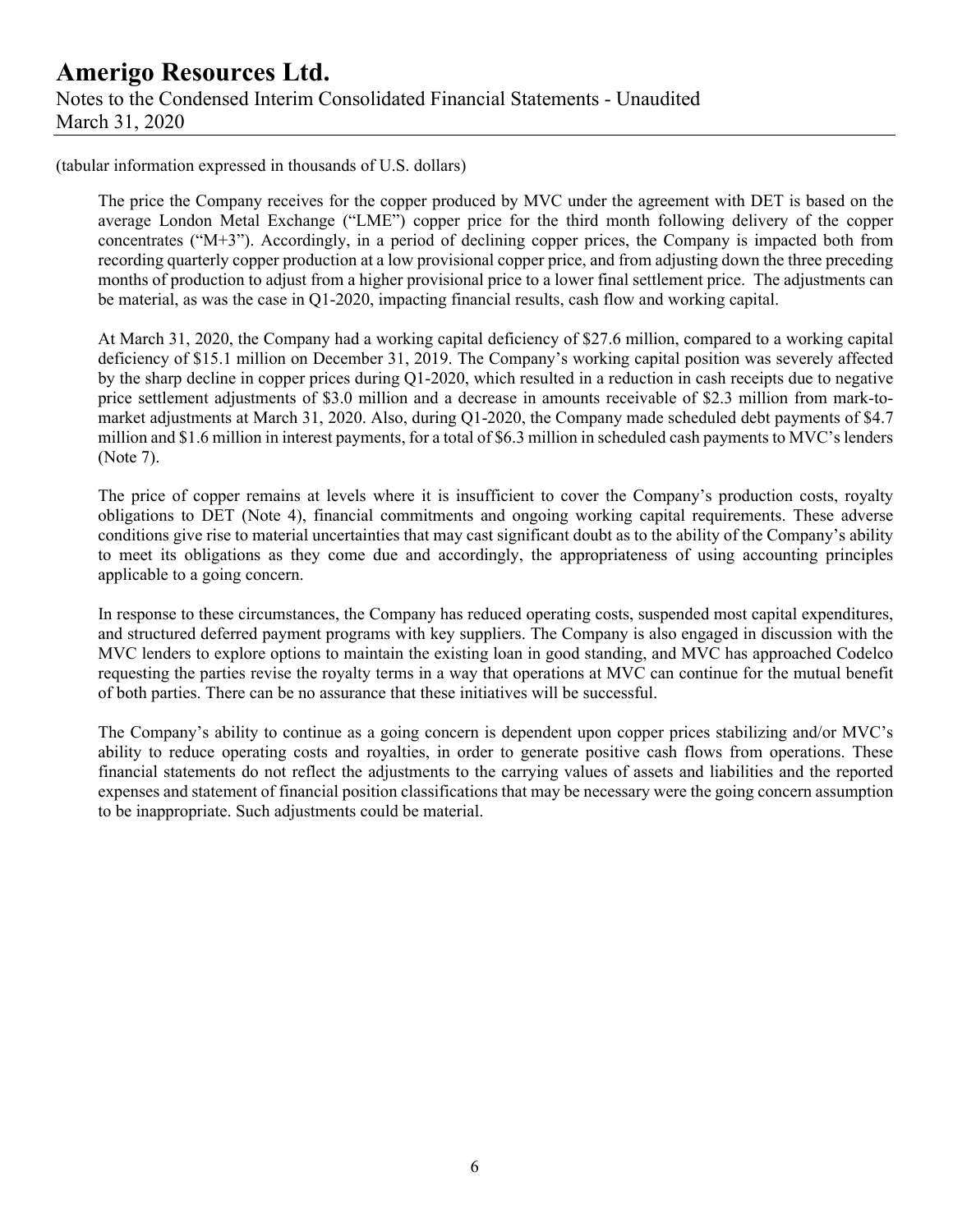Notes to the Condensed Interim Consolidated Financial Statements - Unaudited March 31, 2020

(tabular information expressed in thousands of U.S. dollars)

#### **3) AGREEMENTS WITH CODELCO'S EL TENIENTE DIVISION**

MVC has a contract with DET ("the DET Agreement") to process the fresh tailings from El Teniente and the tailings from the Cauquenes and Colihues historic tailings deposits. The Agreement has a term to the earlier of 2033 or deposit depletion for Cauquenes, the earlier of 2037 or deposit depletion for Colihues and 2037 for fresh tailings.

The DET Agreement establishes a series of royalties which are payable by MVC to DET, calculated using the average London Metal Exchange copper price for the month of concentrates production.

The DET Agreement currently operates as a tolling contract under which title to the copper concentrates produced by MVC remains with DET. MVC earns tolling revenue, calculated as the gross value of copper produced at applicable market prices net of notional items. Notional items include treatment and refining charges, DET copper royalties and transportation costs.

Notional royalties for copper concentrates produced from fresh tailings are determined through a sliding scale formula tied to copper prices ranging from \$1.95/lb (13.5%) to \$4.80/lb (28.4%).

Notional royalties for copper concentrates produced from Cauquenes are determined through a sliding scale for copper prices ranging from \$1.95/lb (16%) to \$5.50/lb (39%).

Notional royalties for copper concentrates produced from Colihues are determined through a sliding scale for copper prices ranging from \$0.80/lb (3%) to \$4.27lb (30%).

MVC pays a sliding scale global molybdenum royalty for molybdenum prices between \$6.00/lb (3%) and \$40.00/lb (19.7%).

The DET Agreement anticipates that in the event monthly average prices fall below \$1.95/lb in the case of fresh tailings and Cauquenes tailings and projections indicate the permanence of such prices over time, the parties will meet to review cost and notional royalty/royalty structures to maintain the Agreement's viability and the equilibrium of the benefits between the parties.

The DET Agreement also contains three early exit options exercisable by DET within 2021 and every three years thereafter only in the event of changes unforeseen at the time the Agreement was entered into. Amerigo has currently judged the probabilities of DET exercising any of these early exit options as remote.

At March 31, 2020, the accrual for DET notional copper royalties and DET molybdenum royalties, was \$8.6 million (December 31, 2019: \$9.3 million).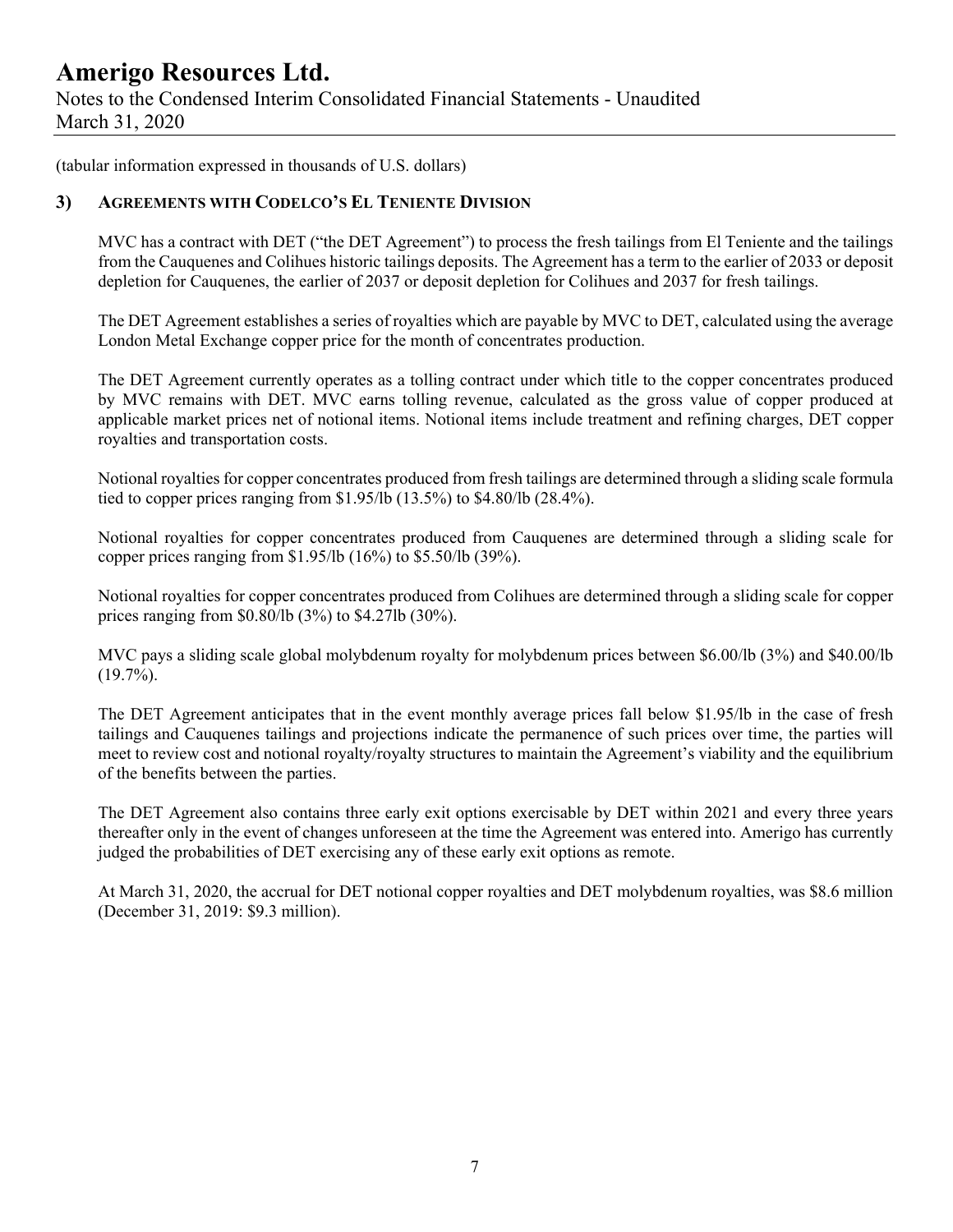Notes to the Condensed Interim Consolidated Financial Statements - Unaudited March 31, 2020

(tabular information expressed in thousands of U.S. dollars)

#### **4) CRITICAL ACCOUNTING ESTIMATES AND JUDGEMENTS**

Estimates and judgements are continually evaluated and are based on historical experience and other factors, including expectations of future events that are believed to be reasonable under the circumstances.

In preparing these interim financial statements, the Company makes judgements, estimates and assumptions concerning the future which may vary from actual results. Sources of estimation uncertainty include estimates used to determine the recoverable amounts of long-lived assets, the provision for income taxes and related deferred tax liabilities and the valuation of other assets and liabilities including inventory.

The Company's critical accounting estimates and judgements applied in the preparation of these interim financial statements are consistent with those reported in our 2019 annual consolidated financial statements, except as outlined below.

#### **COVID-19 Estimation Uncertainty**

In March 2020, the World Health Organization declared a global pandemic related to COVID-19. The current and expected impacts from the pandemic on the global economy are anticipated to be far reaching. To date, there have been significant stock market declines, significant volatility in commodity and foreign exchange markets and the global movement of people and some goods has become restricted.

There is significant ongoing uncertainty surrounding COVID-19 and the extent and duration of the impact that it may have on the demand and on the market prices of copper and molybdenum, and on global financial markets.

The Company's financial results were substantially impacted during Q1-2020 as a result of lower copper prices (Note 2). Commodity market fluctuations resulting from COVID-19 may continue to impact the Company's financial results and liquidity for some time.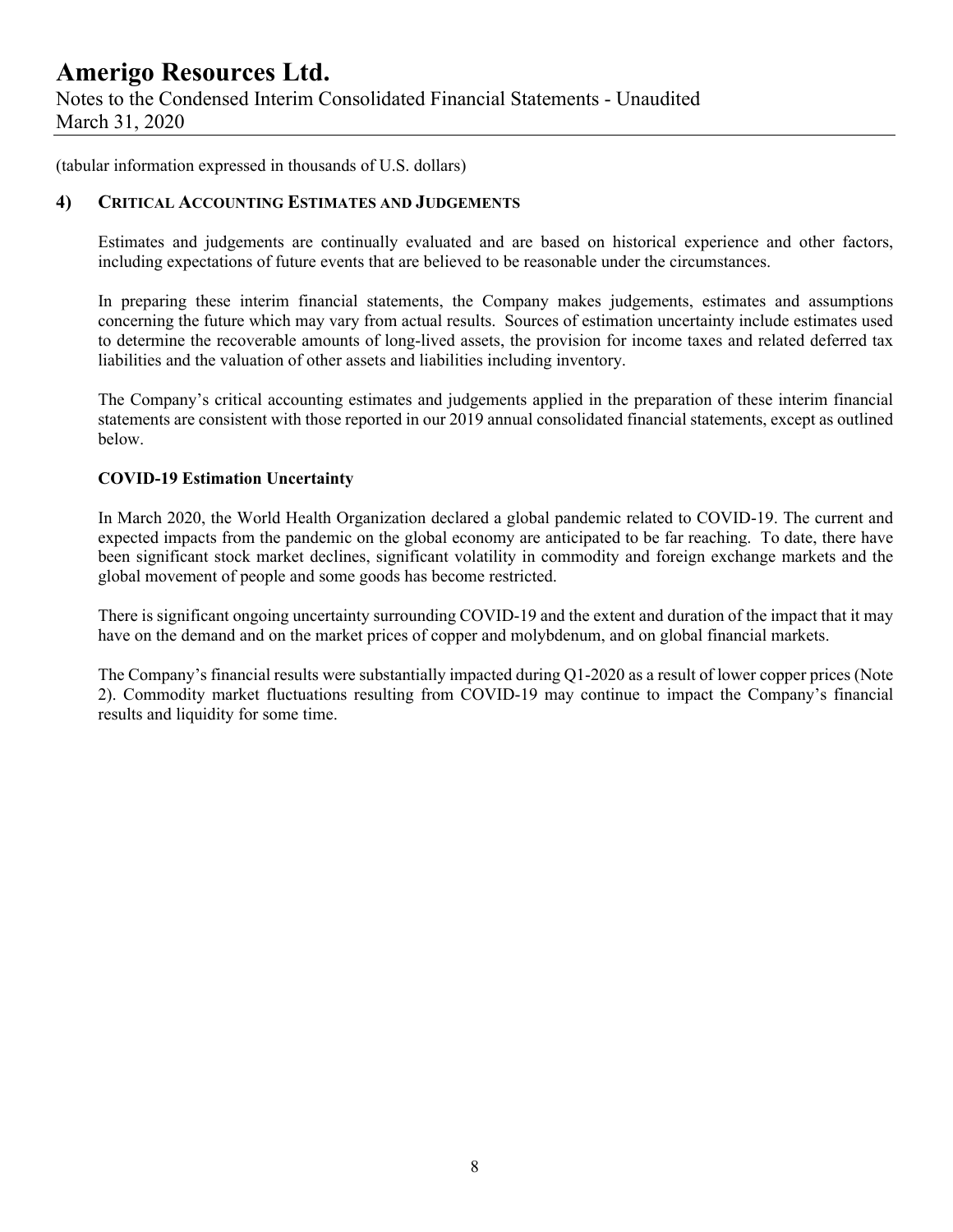Notes to the Condensed Interim Consolidated Financial Statements - Unaudited March 31, 2020

(tabular information expressed in thousands of U.S. dollars)

#### **5) INVENTORIES**

|                                | March 31, | December 31,  |  |
|--------------------------------|-----------|---------------|--|
|                                | 2020      | 2019          |  |
|                                | \$        | $\mathbf{\$}$ |  |
| Plant supplies and consumables | 3,368     | 3,855         |  |
| Work in progress               | 6,194     | 5,717         |  |
| Molybdenum concentrates        | 707       | 745           |  |
|                                | 10,269    | 10,317        |  |

At March 31, 2020, work-in-progress on the production of copper concentrates under a tolling agreement was valued at net realizable value ("NRV"). During Q1-2020, the Company recorded a charge of \$2.3 million in tolling and production costs as a result of NRV adjustments in the months in which NRV was lower than cost. At March 31, 2020, molybdenum concentrates were valued at cost.

At December 31, 2019, work-in-progress on the production of copper concentrates under a tolling agreement and molybdenum concentrates were valued at cost.

#### **6) PROPERTY, PLANT AND EQUIPMENT**

|                                   | <b>Plant and</b><br><i>infrastructure</i><br>\$ | <b>Machinery</b> and<br><b>Equipment and</b><br>other assets<br>\$ | <b>Total</b><br>S |
|-----------------------------------|-------------------------------------------------|--------------------------------------------------------------------|-------------------|
|                                   |                                                 |                                                                    |                   |
| Three months ended March 31, 2020 |                                                 |                                                                    |                   |
| Opening net book amount           | 162,534                                         | 36,048                                                             | 198,582           |
| Exchange differences              |                                                 | (24)                                                               | (24)              |
| <b>Additions</b>                  | (879)                                           | 1,493                                                              | 614               |
| Depreciation charge               | (2,149)                                         | (2,531)                                                            | (4,680)           |
| <b>Closing net book amount</b>    | 159,506                                         | 34,986                                                             | 194,492           |
| At March 31, 2020                 |                                                 |                                                                    |                   |
| Cost                              | 283,283                                         | 90,549                                                             | 373,832           |
| Accumulated depreciation          | (123, 779)                                      | (55, 561)                                                          | (179, 340)        |
| Net book amount                   | 159,504                                         | 34,988                                                             | 194,492           |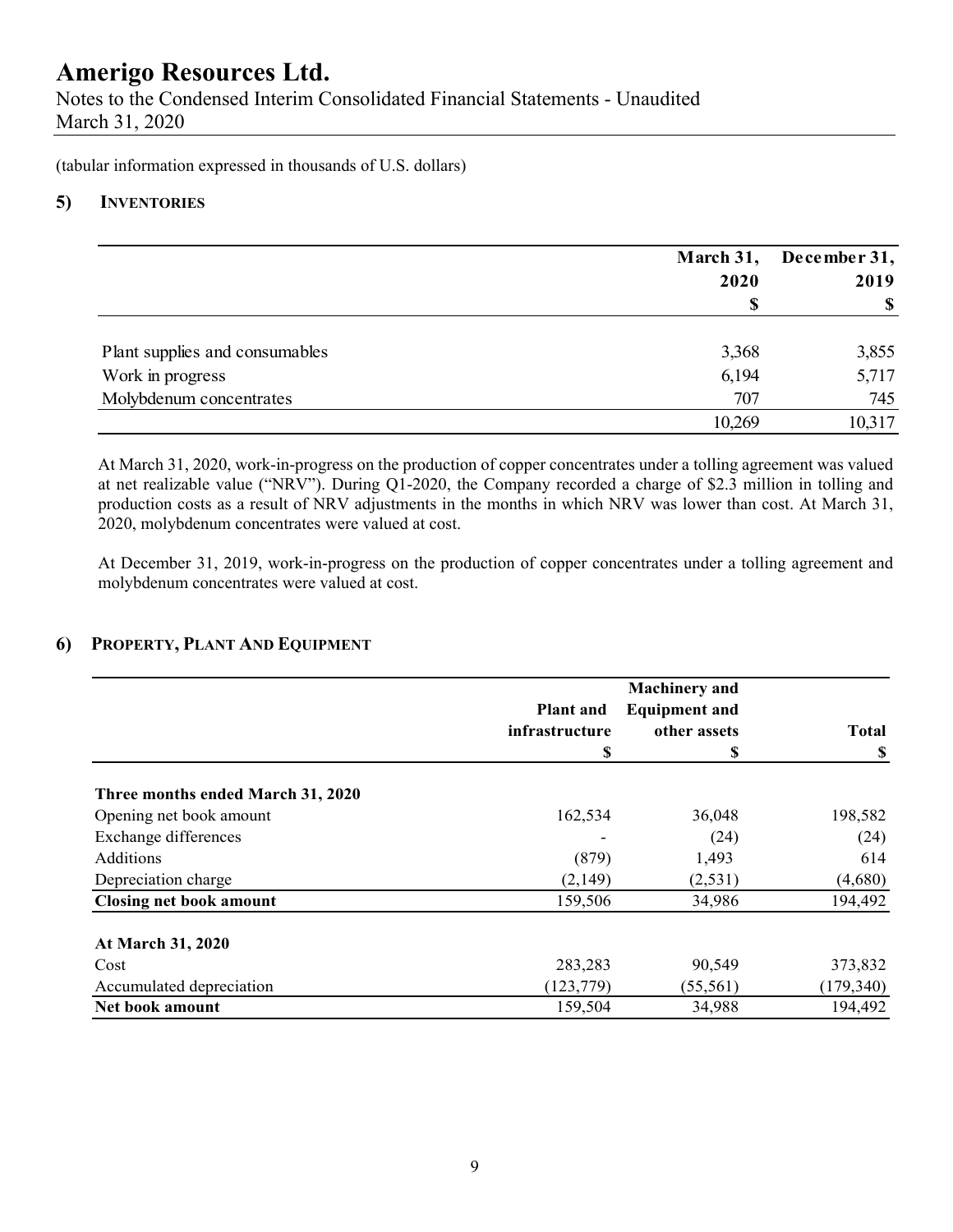Notes to the Condensed Interim Consolidated Financial Statements - Unaudited March 31, 2020

(tabular information expressed in thousands of U.S. dollars)

#### **7) BORROWINGS**

|                                                       | March 31,<br>2020 | December 31,<br>2019 |
|-------------------------------------------------------|-------------------|----------------------|
|                                                       | S                 | <sup>\$</sup>        |
| Consolidated bank loan                                | 50,575            | 55,897               |
| Comprise:                                             |                   |                      |
| Short-term debt and current portion of long-term debt | 9,399             | 10,108               |
| Long-term debt                                        | 41,176            | 45,789               |
|                                                       | 50,575            | 55,897               |

On March 25, 2015, MVC obtained a \$64.4 million loan facility from Scotiabank Chile ("Scotiabank") and Export Development Canada ("EDC") to finance the Cauquenes Phase One expansion (the "Cauquenes Phase One Loan"). The Cauquenes Phase One Loan had a maximum repayment term of six years consisting of twelve equal semi-annual principal payments of \$5.4 million which commenced on June 30, 2016.

On August 3, 2017, MVC obtained a \$35.3 million facility (the "Cauquenes Phase Two Loan") from Scotiabank and EDC to finance the Cauquenes Phase Two expansion. The Cauquenes Phase Two Loan had a maximum repayment term of three years consisting of six equal semi-annual principal payments of \$5.9 million which commenced on June 30, 2019.

On September 26, 2019, MVC completed a refinance of the Cauquenes Phase One and Phase Two loans, which at the time of refinance had an outstanding principal of \$56.3 million and accrued interest of \$0.8 million. Under the refinance provisions, the principal outstanding on the Cauquenes loans was structured as a four-year senior secured term loan facility (the "Consolidated Bank Loan") of \$56.3 million, provided jointly by Scotiabank and EDC.

The Consolidated Bank Loan has a maximum repayment term of 4 years to September 26, 2023 that may be shortened without penalty in accordance with the provisions of the debt agreement. Seven semi-annual installments of \$4.7 million are to be made together with accrued interest. The first scheduled installment was paid on March 26, 2020. A final installment of \$23.5 million plus accrued interest is to be made on September 26, 2023. Any prepayments made during the term of the loan will reduce the amount due on the final installment.

On closing of the refinance, MVC paid \$0.8 million in interest accrued on the Cauquenes loans, an interest rate swap ("IRS") break fee of \$0.3 million and bank commissions of \$1.1 million. MVC also recognized a loss on modification of debt of \$1.6 million, included as finance expense in the period. The loss on modification of debt was a non-cash item arising from the application of *IFRS 9 - Financial Instruments*, under which the present value of the cash flows of the original and renegotiated debt were compared using the Company's effective interest rate, with a resulting loss and an adjustment to the carrying value of the Consolidated Bank Loan.

Interest on the Consolidated Bank Loan is synthetically fixed through an IRS, accounted for at fair value through profit or loss, at a rate of 5.70% per annum for 80% of the facility. The remaining 20% of the facility is subject to a variable rate based on the US Libor six-month rate, currently 3.83% per annum. The IRS has a term to September 26, 2023.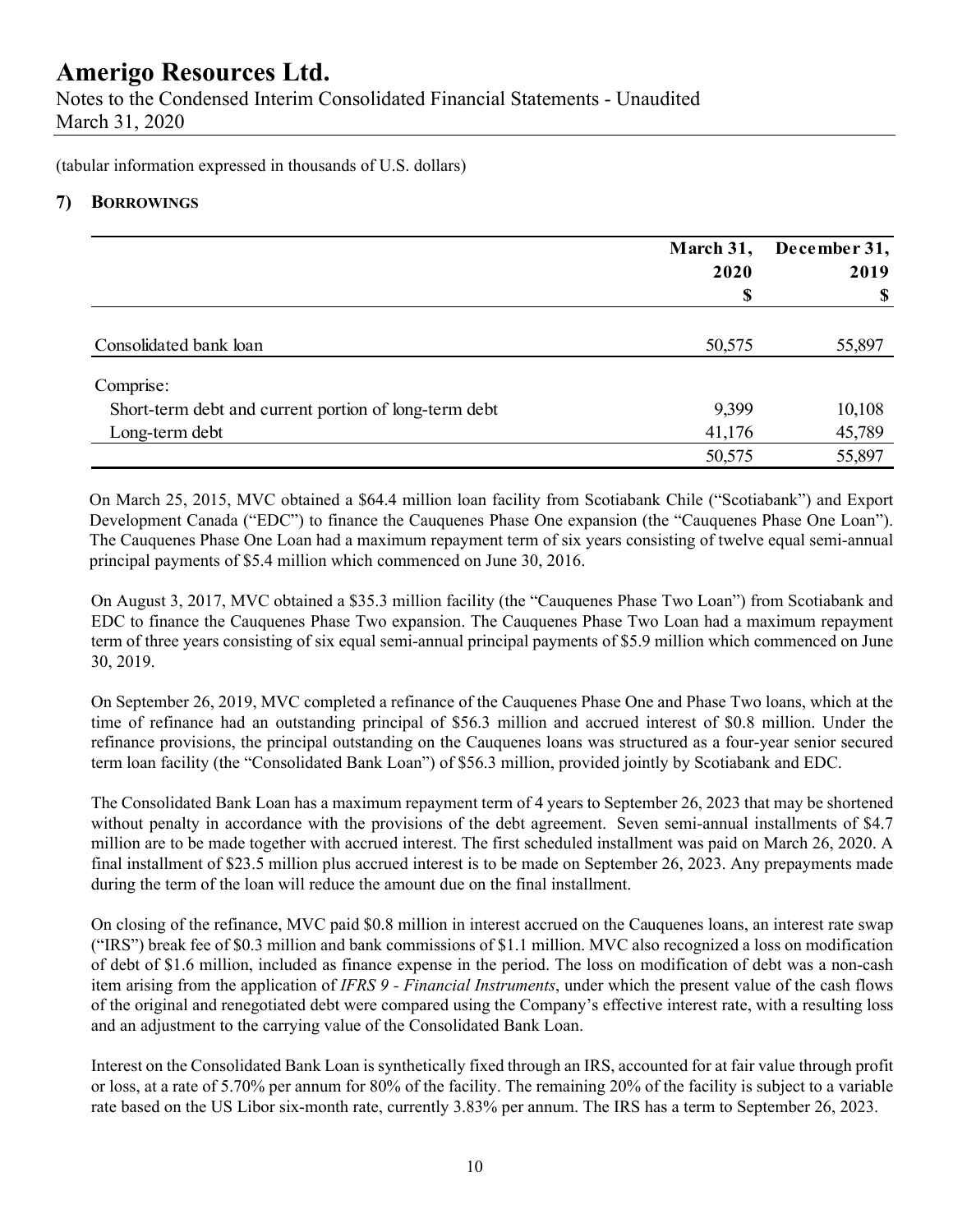(tabular information expressed in thousands of U.S. dollars)

The balance of the Consolidated Bank Loan (net of transaction costs) at March 31, 2020 was \$50.6 million (December 31, 2019: \$55.9 million).

MVC has provided security on the Consolidated Bank Loan in the form of a charge on all of MVC's assets.

MVC is required to meet four bank covenants: current ratio, tangible net worth, debt service coverage ratio, and debt/EBITDA ratio, measured semi-annually on June 30 and December 31. At December 31, 2019, MVC met the tangible net worth requirement of \$125.0 million and the debt/EBITDA ratio (requirement of less than 3). MVC received waivers from Scotiabank and EDC in respect of the current ratio (requirement of 1.05) and debt service coverage ratio (requirement of 1.2).

MVC is also required to have a debt service reserve account ("DSRA") which must be used to: /i/ pay the principal and interest of bank loans and amounts owing under the IRS if MVC has insufficient funds to make these payments and /ii/ fund MVC's operating expenses. If it becomes necessary to fund MVC's operations with funds from the DSRA, MVC will need to replenish the DSRA at each month's end with funds necessary to maintain a balance equal to one hundred percent of the sum of the principal, interest and IRS that are payable in the following six months. On March 26, 2020, the totality of funds in the DSRA were used to make scheduled principal and interest payments and at March 31, 2020, MVC had insufficient funds to replenish the DSRA. MVC is actively discussing options with the lenders to defer replenishing the DSRA to a mutually agreeable date.

|                                     | March 31,  | December 31, |
|-------------------------------------|------------|--------------|
|                                     | 2020<br>\$ | 2019<br>\$   |
|                                     |            |              |
| Molybdenum plant lease              | 5,635      | 6,787        |
| Other leases                        | 234        | 291          |
|                                     | 5,869      | 7,078        |
| Comprise:                           |            |              |
| Current portion of long-term leases | 1,430      | 1,631        |
| Long-term leases                    | 4,439      | 5,447        |
|                                     | 5,869      | 7,078        |

#### **8) LEASES**

In 2018, MVC entered into a lease of 201,903 Chilean Unidades de Fomento ("UF") to finance the expansion of MVC's molybdenum plant. The lease has a term to November 2023, with monthly capital payments of approximately \$0.1 million, a balloon payment at the end of the lease term of approximately \$1.5 million and interest at a rate of 0.45% per month. The lease can be prepaid without penalty. At March 31, 2020, the lease obligation was \$5.6 million (December 31, 2019: \$6.8 million).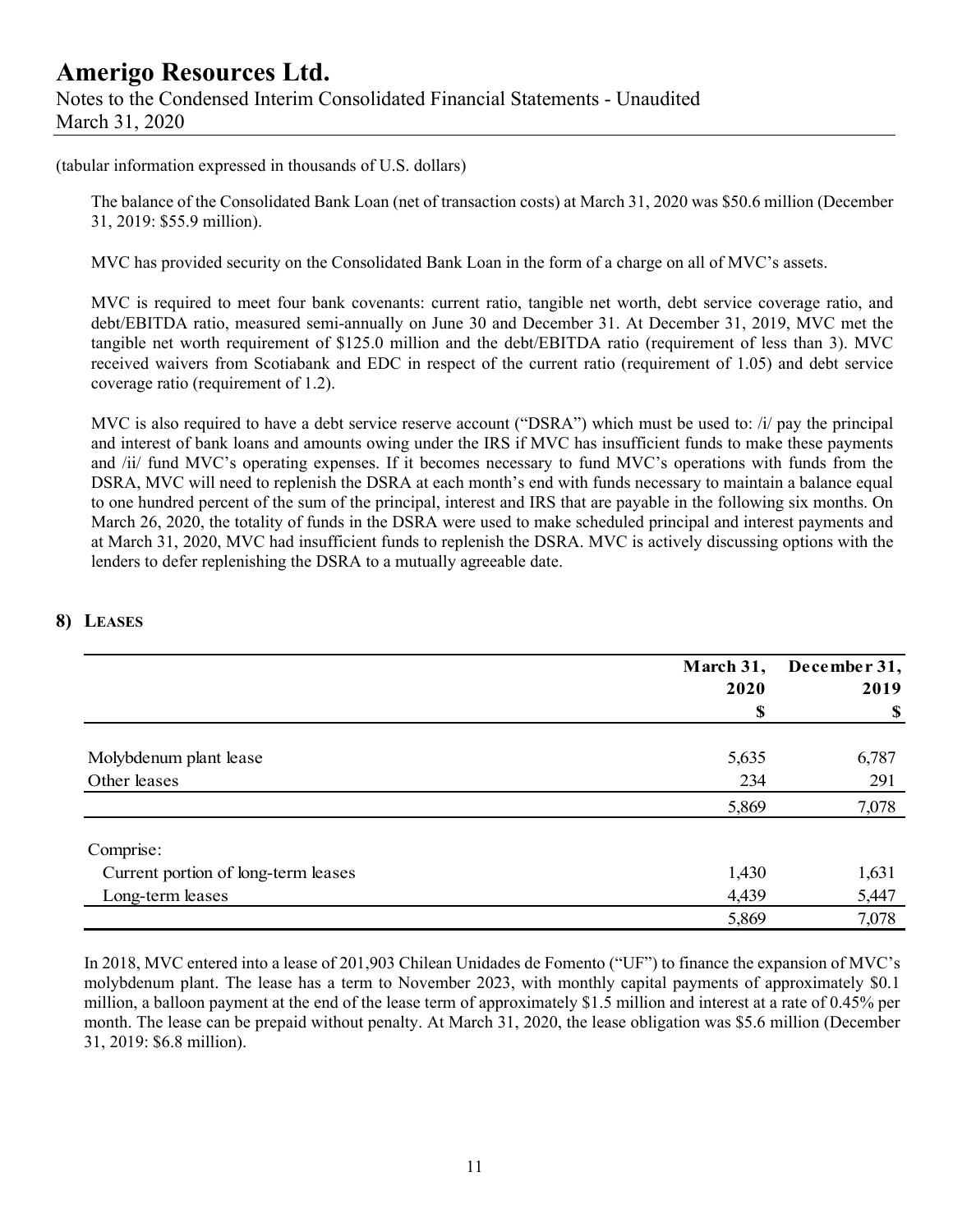(tabular information expressed in thousands of U.S. dollars)

#### **9) RELATED PARTY TRANSACTIONS**

a) Derivative

Amerigo holds its interest in MVC through Amerigo International Holdings Corp. ("Amerigo International"), wholly-owned by Amerigo except for certain outstanding Class A shares which are owned indirectly by Amerigo's founders (including Amerigo's current Executive Chairman). The Class A shares were issued in 2003 as part of a tax-efficient structure for payments granted as consideration to the founders transferring to Amerigo their option to purchase MVC

The Class A shareholders are not entitled to any participation in the profits of Amerigo International, except for monthly payments, calculated as follows:

- \$0.01 for each pound of copper equivalent produced from DET tailings by MVC or any successor entity to MVC if the price of copper is under \$0.80/lb, or
- \$0.015 for each pound of copper equivalent produced from DET tailings by MVC or any successor entity to MVC if the price of copper is \$0.80/lb or more.

Under IFRS, the payments constitute a derivative financial instrument which needs to be measured at fair value at each reporting date. Changes in fair value are recorded in profit for the period.

The derivative expense includes the actual monthly payments described above and changes in the derivatives' fair value.

In Q1-2020, \$0.2 million was paid or accrued to the Class A shareholders (three months ended March 31, 2019 ("Q1-2019"): \$0.2 million) and the derivative's fair value decreased by \$3.9 million (Q1-2019: increased by \$0.7) million), for a total derivative recovery of \$3.7 million (Q1-2019: expense of \$0.9 million) (Note 13(c)).

At March 31, 2020, the derivative totalled \$8.4 million (December 31, 2019: \$12.1 million), with a current portion of \$1.2 million (December 31, 2019: \$1.2 million) and a long-term portion of \$7.2 million (December 31, 2019: \$10.9 million).

Actual monthly payments outstanding at March 31, 2020 were \$0.3 million (December 31, 2019: \$0.2 million).

b) Purchases of Goods and Services

Amerigo incurred the following fees in connection with companies owned by executive officers and directors and in respect of salaries paid to officers. Transactions have been measured at market rates determined on a cost recovery basis.

|                              | <b>Q1-2020</b> | 01-2019      |
|------------------------------|----------------|--------------|
|                              |                | ۱D           |
| Salaries and management fees | 247            | $\sim$<br>36 |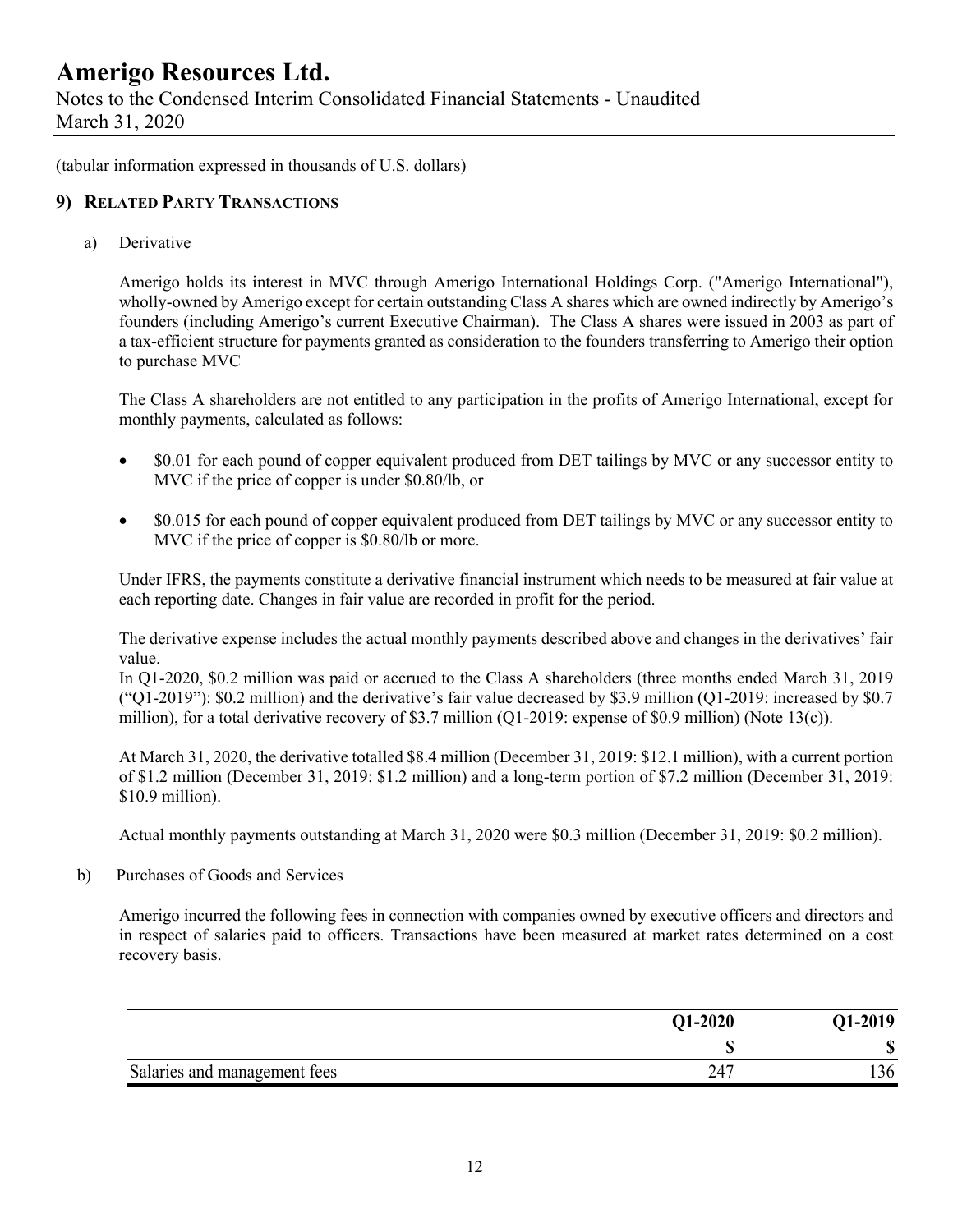(tabular information expressed in thousands of U.S. dollars)

#### c) Key Management Compensation

The remuneration of directors and other members of key management during Q1-2020 and Q1-2019 was as follows:

|                              | $Q1-2020$ | Q1-2019 |  |
|------------------------------|-----------|---------|--|
|                              |           |         |  |
| Salaries and management fees | 247       | 136     |  |
| Directors' fees              | 65        | 85      |  |
| Share-based payments         |           | 491     |  |
|                              | 317       |         |  |

Share-based payments are the grant date fair value of options vested to directors and officers.

#### **10) EQUITY**

#### a) Share Capital

Authorised share capital consists of an unlimited number of common shares without par value.

In 2019, Amerigo issued 2,805,841 shares valued at \$0.5 million in connection with various share option exercises by officers, directors and former officers and directors. The Company also issued 82,770 shares valued at \$0.1 million to settle an amount payable for services rendered.

#### b) Share Options

A total of 1,850,000 options were granted in Q1-2020 (2019: 3,150,000) with a weighted average fair value estimated at Cdn\$0.15 (2019: Cdn\$0.61) per option at the grant date based on the Black-Scholes option-pricing model using the following assumptions:

|                                 | 2020   | 2019          |
|---------------------------------|--------|---------------|
|                                 | \$     | $\mathcal{S}$ |
| Weighted average share price    | 0.40   | 1.11          |
| Weighted average exercise price | 0.31   | 1.11          |
| Dividend yield                  | 0%     | $0\%$         |
| Risk free interest rate         | 1.10%  | 1.64%         |
| Pre-vest forfeiture rate        | $0\%$  | $0\%$         |
| Expected life (years)           | 4.19   | 4.31          |
| Expected volatility             | 69.37% | 70.20%        |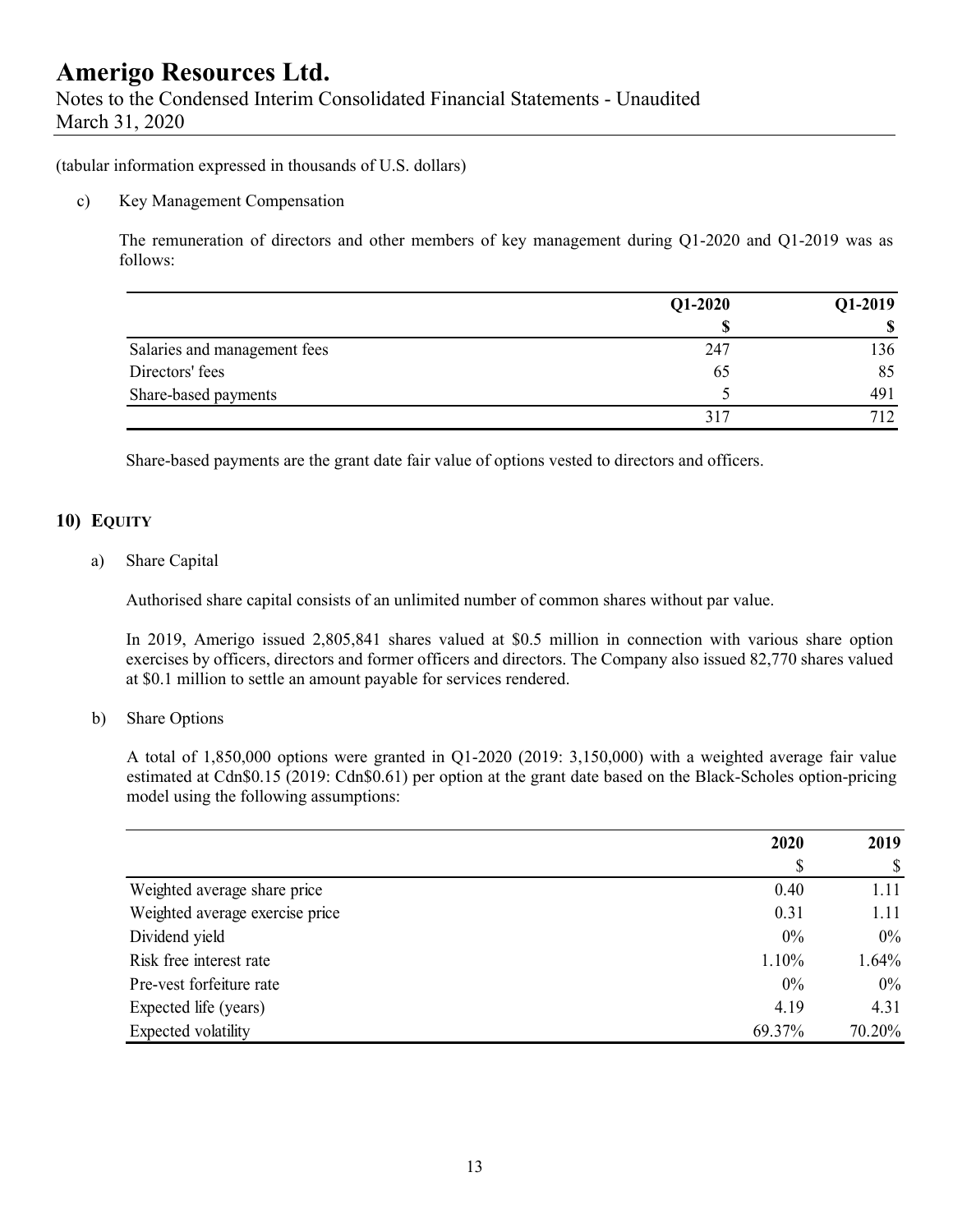#### (tabular information expressed in thousands of U.S. dollars)

Outstanding share options:

|                                           |              | March 31, 2020 |              | December 31, 2019 |
|-------------------------------------------|--------------|----------------|--------------|-------------------|
|                                           |              | Weighted       |              | Weighted          |
|                                           |              | average        |              | average           |
|                                           |              | exercise       |              | exercise          |
|                                           | <b>Share</b> | price          | <b>Share</b> | price             |
|                                           | options      | <b>CdnS</b>    | options      | <b>Cdn\$</b>      |
| At start of the period                    | 12,520,000   | 0.72           | 13,370,000   | 0.53              |
| Granted                                   | 1,850,000    | 0.40           | 3,150,000    | 1.11              |
| Exercised                                 | (600,000)    | 0.26           | (2,805,841)  | 0.38              |
| Repurchased pursuant to cashless exercise |              |                | (1,194,159)  | 0.38              |
| Cancelled/forfeited                       | (2,400,000)  | 0.90           |              |                   |
| Expired                                   | (1,400,000)  | 0.37           |              |                   |
| At end of the period                      | 9,970,000    | 0.70           | 12,520,000   | 0.72              |
| Vested and exercisable                    | 8,120,000    | 0.77           | 12,520,000   | 0.72              |

The weighted average trading price of the Company's stock on the dates in which options were exercised in Q1- 2020 was Cdn\$0.54 per share (2019: Cdn\$0.80 per share).

Information relating to share options outstanding at March 31, 2020 is as follows:

|               |                     |                     |                |                | Weighted      |
|---------------|---------------------|---------------------|----------------|----------------|---------------|
|               |                     |                     | Weighted       |                | Average       |
|               |                     |                     | average        | Weighted       | remaining     |
|               |                     |                     | exercise price | average        | life          |
|               |                     |                     | on             | exercise price | <sub>of</sub> |
| Outstanding   | <b>Vested share</b> |                     | outstanding    | on vested      | outstanding   |
| share options |                     | options Price range | options        | options        | options       |
|               |                     | <b>Cdn\$</b>        | Cdn\$          | <b>Cdn\$</b>   | (years)       |
|               |                     |                     |                |                |               |
| 1,500,000     | 1,500,000           | $0.14 - 0.27$       | 0.14           | 0.14           | 0.92          |
| 1,850,000     | $\blacksquare$      | $0.28 - 0.47$       | 0.40           |                | 4.92          |
| 2,120,000     | 2,120,000           | $0.48 - 0.80$       | 0.53           | 0.53           | 1.90          |
| 2,150,000     | 2,150,000           | $0.81 - 1.09$       | 1.06           | 1.06           | 2.90          |
| 2,350,000     | 2,350,000           | $1.10 - 1.11$       | 1.11           | 1.11           | 3.95          |
| 9,970,000     | 8,120,000           |                     | 0.70           | 0.77           | 3.01          |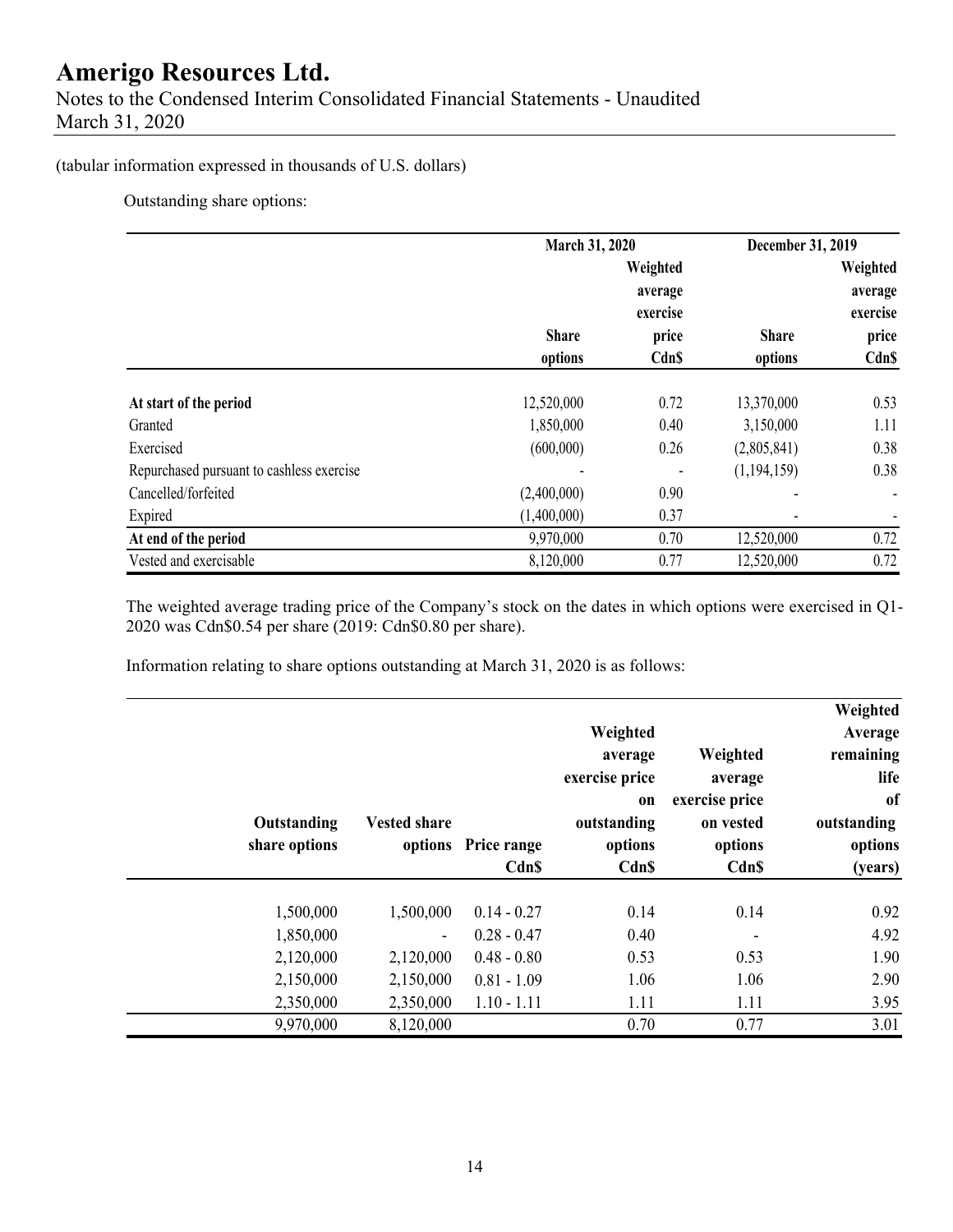Notes to the Condensed Interim Consolidated Financial Statements - Unaudited March 31, 2020

(tabular information expressed in thousands of U.S. dollars)

#### **11) SEGMENT INFORMATION**

Operating segments are determined based on the management reports reviewed by the board of directors to make strategic decisions.

The Company has one operating segment: the production of copper concentrates under a tolling agreement with DET, with the production of molybdenum concentrates as a by-product (Note 3).

The geographic distribution of non-current assets is as follows:

|        |           | Property, plant and equipment |                          | <b>Other</b> |  |  |
|--------|-----------|-------------------------------|--------------------------|--------------|--|--|
|        | March 31, | December 31,                  | March 31,                | December 31, |  |  |
|        | 2020      | 2019                          | 2020                     | 2019         |  |  |
| Chile  | 194,202   | 198,236                       | 4,790                    | 4,862        |  |  |
| Canada | 290       | 346                           | $\overline{\phantom{0}}$ |              |  |  |
|        | 194,492   | 198,582                       | 4,790                    | 4,862        |  |  |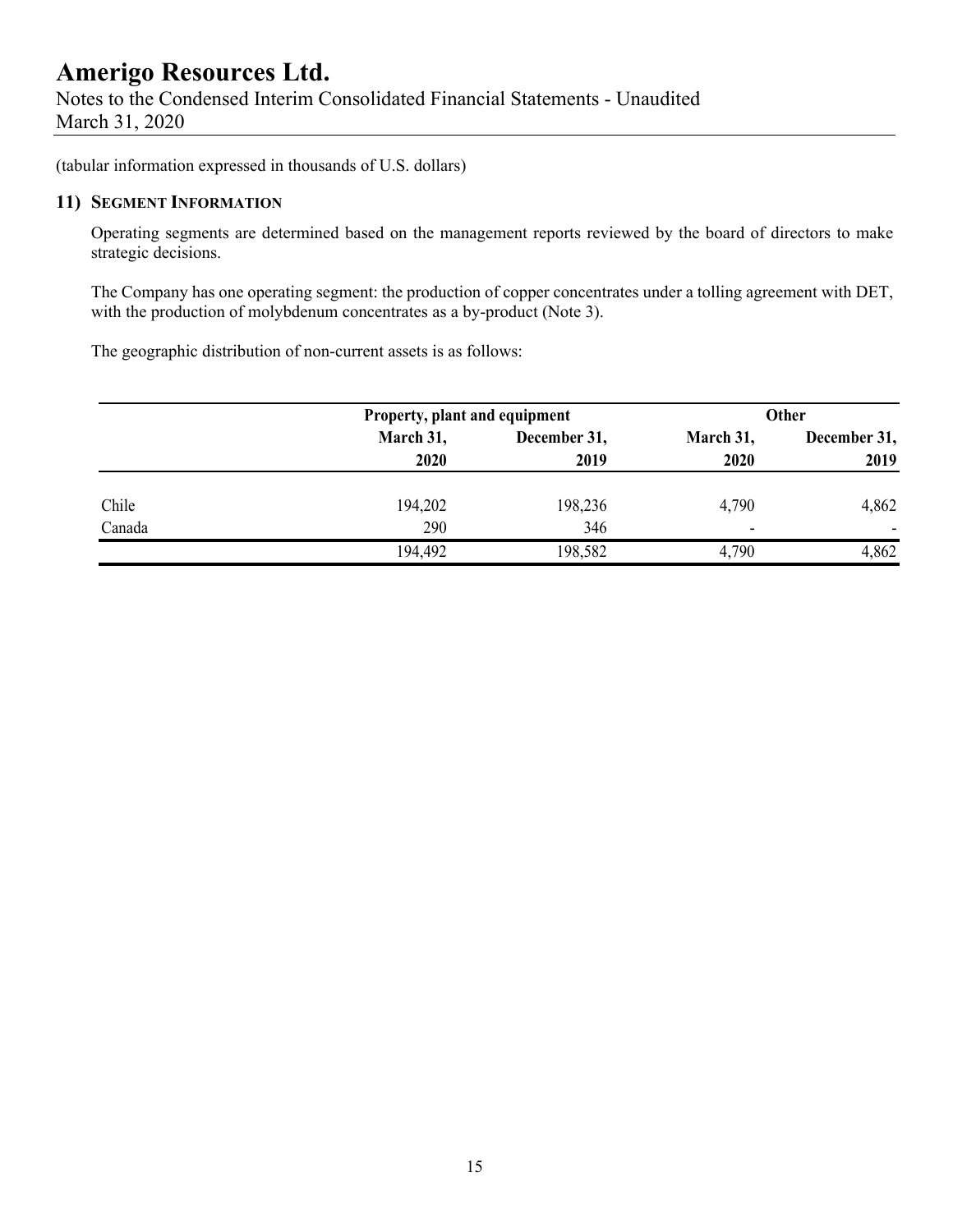Notes to the Condensed Interim Consolidated Financial Statements - Unaudited March 31, 2020

(tabular information expressed in thousands of U.S. dollars)

#### **12) REVENUE**

a) Revenue composition:

|                                                              | $Q1-2020$ | Q1-2019  |
|--------------------------------------------------------------|-----------|----------|
|                                                              | S         | S        |
|                                                              |           |          |
| Gross value of copper produced                               | 27,180    | 36,413   |
| Adjustments to fair value of settlement receivables          | (5,332)   | 2,147    |
|                                                              | 21,848    | 38,560   |
| Notional items deducted from gross value of copper produced: |           |          |
| DET royalties - copper                                       | (5,192)   | (8,136)  |
| Smelting and refining                                        | (3,023)   | (4, 473) |
| Transportation                                               | (318)     | (444)    |
| Copper tolling revenue                                       | 13,315    | 25,507   |
| Molybdenum revenue                                           | 1,655     | 2,229    |
| Slag processing revenue                                      | 668       |          |
|                                                              | 15,638    | 27,736   |

b) Total revenue by product type and business unit:

The Company has a single business unit, consistent with its single reportable segment (Note 11).

The following table presents the Company's revenue composition by product type.

|            | $Q1-2020$ | Q1-2019 |  |
|------------|-----------|---------|--|
|            | S         | S       |  |
|            |           |         |  |
| Copper     | 13,983    | 25,507  |  |
| Molybdenum | 1,655     | 2,229   |  |
|            | 15,638    | 27,736  |  |

c) Total revenue by region:

All the Company's revenue originates in Chile.

In Q1-2020, the Group's revenue from one customer represented 89% of reported revenue (Q1-2019: 92%).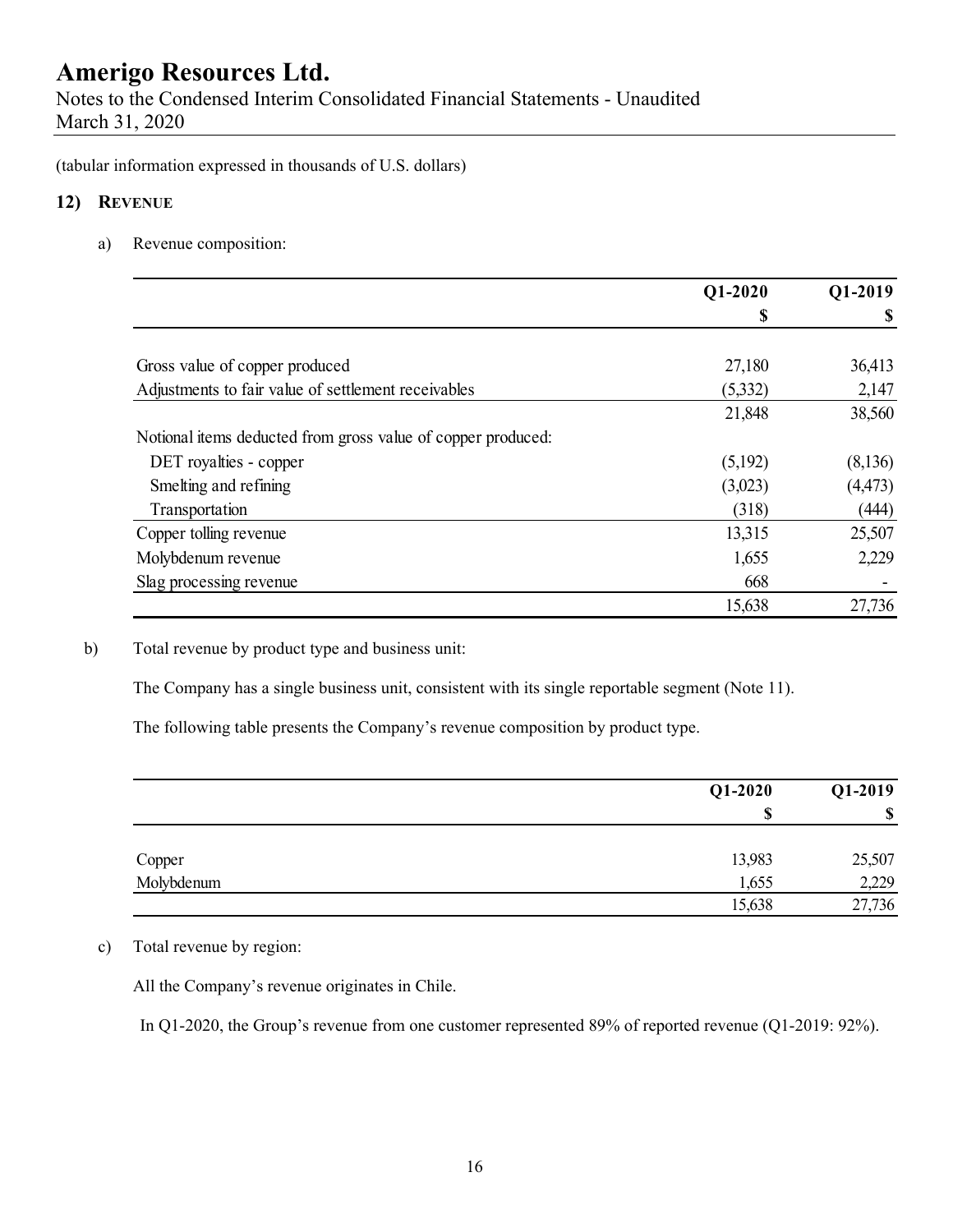Notes to the Condensed Interim Consolidated Financial Statements - Unaudited March 31, 2020

(tabular information expressed in thousands of U.S. dollars)

#### **13) (EXPENSES) GAINS BY NATURE**

a) Tolling and production costs consist of the following:

|                               | Q1-2020   | Q1-2019                   |
|-------------------------------|-----------|---------------------------|
|                               | \$        | $\boldsymbol{\mathsf{S}}$ |
| Tolling and production costs  | (18, 459) | (19,376)                  |
| Depreciation and amortization | (4,736)   | (4,364)                   |
| Administration                | (1,112)   | (1,597)                   |
| DET royalties - molybdenum    | (262)     | (427)                     |
|                               | (24, 569) | (25,764)                  |

#### b) General and administration expenses consist of the following:

|                                            | $Q1-2020$ | Q1-2019 |  |
|--------------------------------------------|-----------|---------|--|
|                                            |           |         |  |
| Salaries, management and professional fees | (436)     | (352)   |  |
| Office and general expenses                | (255)     | (280)   |  |
| Share-based payment compensation           | (10)      | (491)   |  |
|                                            | (701)     | (1,123) |  |

c) Derivative to related parties (Note  $(9(a))$  consist of the following:

|                                      | Q1-2020 | Q1-2019 |
|--------------------------------------|---------|---------|
|                                      |         | \$      |
| Fair value adjustments to derivative | 3,945   | (708)   |
| Royalty payments to related parties  | (203)   | (210)   |
|                                      | 3,742   | (918)   |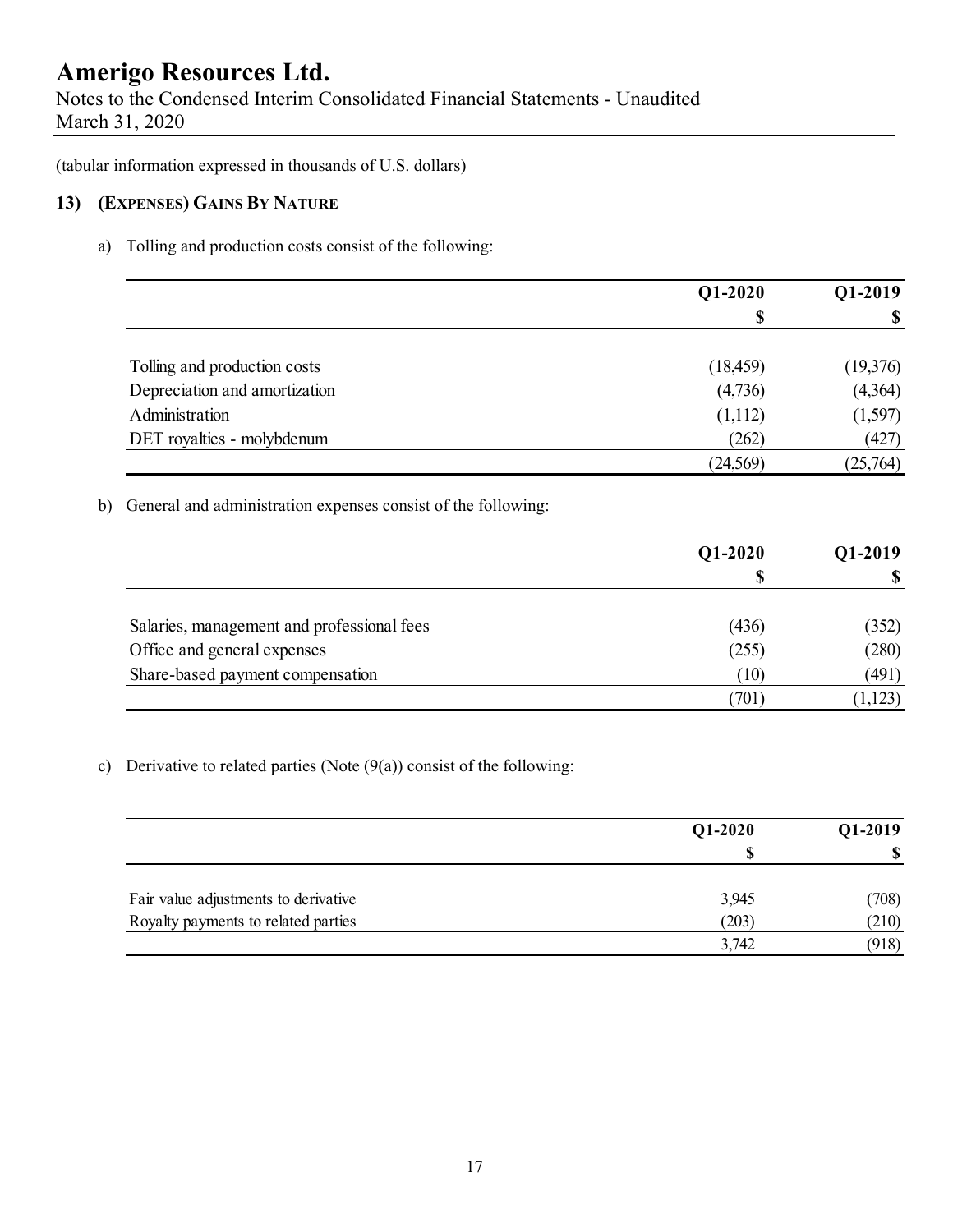Notes to the Condensed Interim Consolidated Financial Statements - Unaudited March 31, 2020

(tabular information expressed in thousands of U.S. dollars)

d) Other gains consist of the following:

|                        | $Q1-2020$ | $Q1-2019$ |
|------------------------|-----------|-----------|
|                        | ¢<br>۱D   |           |
| Foreign exchange gains | 960       | 331       |
| Other gains            | 35        |           |
|                        | 995       | 336       |

e) Finance expense consists of the following:

|                                               | $Q1-2020$ | Q1-2019  |
|-----------------------------------------------|-----------|----------|
|                                               | S         | <b>S</b> |
| Finance and interest charges                  | (1,108)   | (1,682)  |
| Fair value adjustments to interest rate swaps | (1,725)   | (115)    |
|                                               | (2,833)   | 1,797    |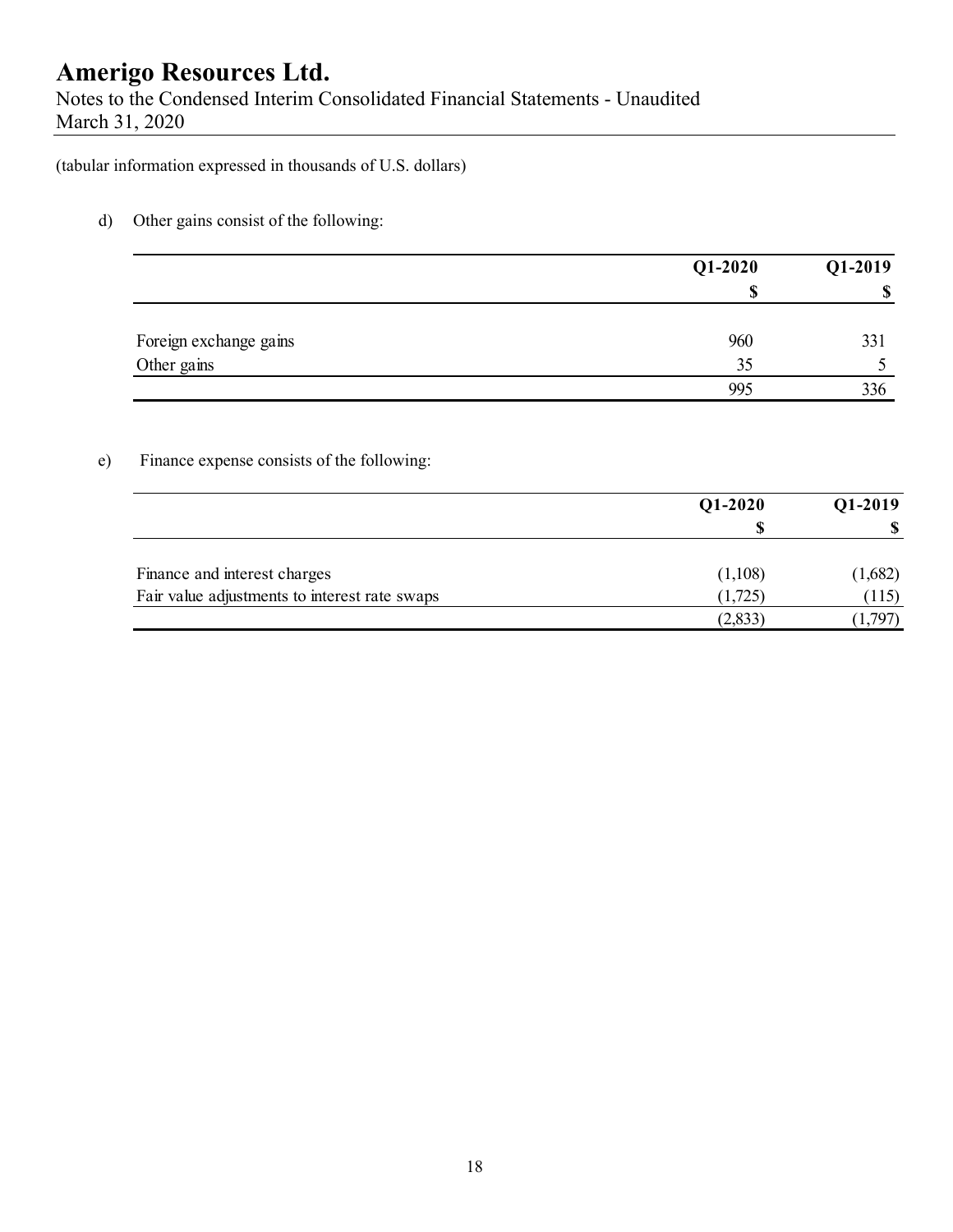Notes to the Condensed Interim Consolidated Financial Statements - Unaudited March 31, 2020

(tabular information expressed in thousands of U.S. dollars)

### **14) SUPPLEMENTARY CASH FLOW INFORMATION**

a) Cash and cash equivalents

|                                                      | March 31,<br>2020 | December 31,<br>2019 |
|------------------------------------------------------|-------------------|----------------------|
|                                                      |                   |                      |
| Cash at bank and on hand                             | 430               | 921                  |
| Short-term bank deposits                             | 142               | 143                  |
|                                                      | 572               | 1,064                |
| Cash held in a debt service reserve account (Note 7) |                   | 6,100                |
|                                                      |                   | 7,164                |

#### b) Cash payments of interest and taxes

|                                                                                   | Q1-2020 | Q1-2019 |
|-----------------------------------------------------------------------------------|---------|---------|
|                                                                                   | \$      | S       |
|                                                                                   |         |         |
| Interest and taxes paid                                                           |         |         |
| Interest paid                                                                     | 1,580   | 1,023   |
| Income taxes paid                                                                 |         | 326     |
| Other                                                                             |         |         |
| Increase (decrease) in accounts payable related to the acquisition                |         |         |
| of plant and equipment                                                            | 152     | (572)   |
| Cash paid during the quarter in connection with the derivative to related parties | 84      | 249     |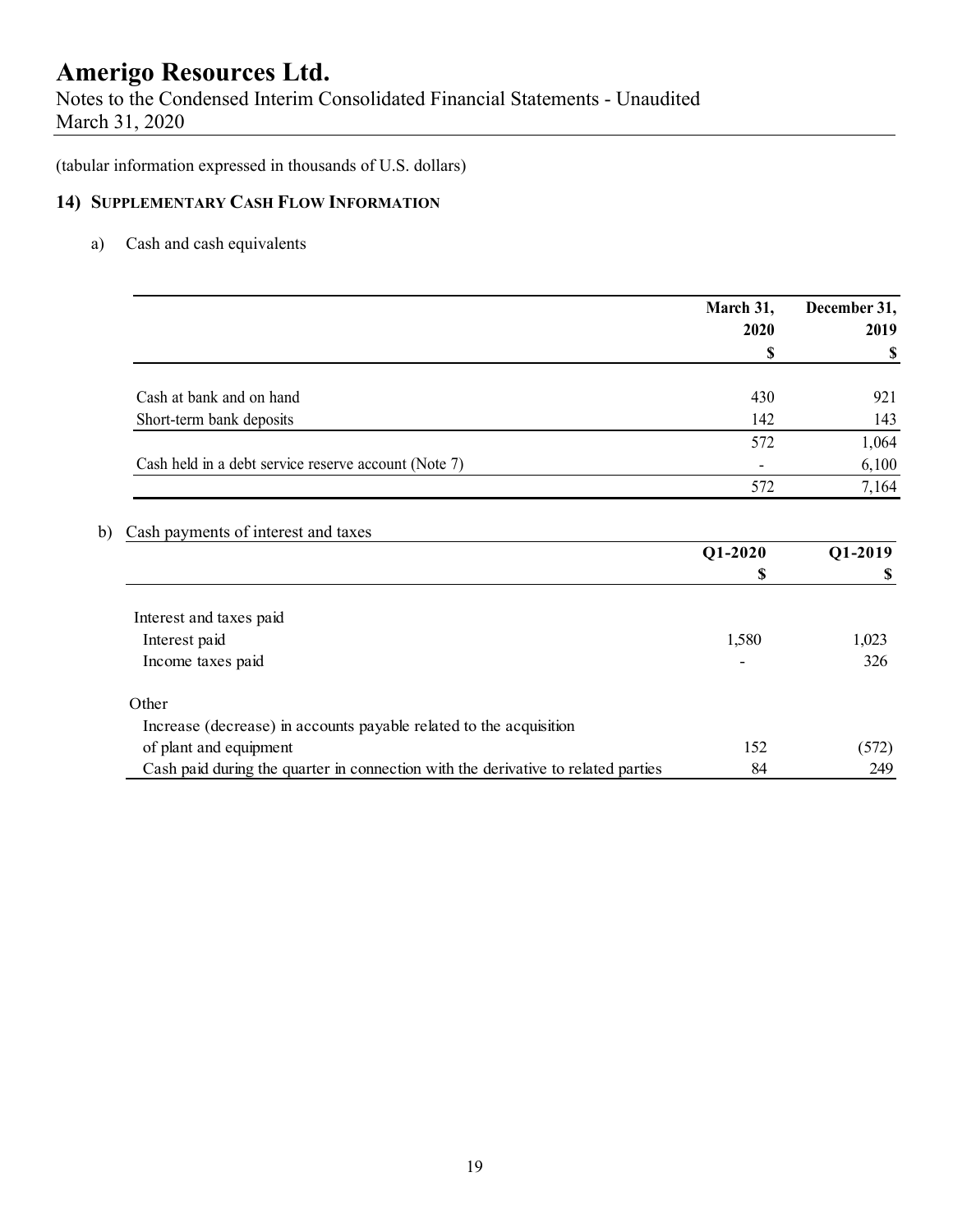Notes to the Condensed Interim Consolidated Financial Statements - Unaudited March 31, 2020

(tabular information expressed in thousands of U.S. dollars)

#### **15) FAIR VALUE MEASUREMENT**

Certain of Amerigo's financial assets and liabilities are measured at fair value on a recurring basis and classified in their entirety based on the lowest level of input that is significant to the fair value measurement.

The fair value hierarchy has three levels that prioritize the inputs to valuation techniques used to measure fair value, with Level 1 inputs having the highest priority. The levels and valuation techniques used to value Amerigo's financial assets and liabilities are the following:

- Level 1 Unadjusted quoted prices in active markets for identical assets and liabilities that Amerigo can access at the measurement date. Amerigo values its investments using quoted market prices in active markets.
- $\bullet$  Level 2 Inputs other than quoted prices included within Level 1 that are observable for the asset or liability directly or indirectly. Copper and molybdenum trade and settlement receivables are derivatives because the value of these receivables changes as underlying commodity market prices vary. The fair values of these receivables are adjusted each reporting period by reference to forward market prices and changes in fair value are recorded as a separate component of revenue.
- Level 3 Significant unobservable inputs that are not based on observable market data. Amerigo includes the related party derivative liability in Level 3 of the fair value hierarchy because it is not tradeable or associated with observable price transparency. Management reviews the fair value of this derivative on a quarterly basis based on management's best estimates, which are unobservable inputs. Fair value is calculated by applying the discounted cash flow approach on a valuation model that considers the present value of the net cash flows expected to be paid to a related party (Note 9(a)). Amerigo has also included the IRS in Level 3 of the fair value hierarchy due to the lack of observable market quotes on these instruments. The fair value of the IRS was determined with the assistance of third parties who performed a discounted cash flow valuation based on forward interest rate curves.